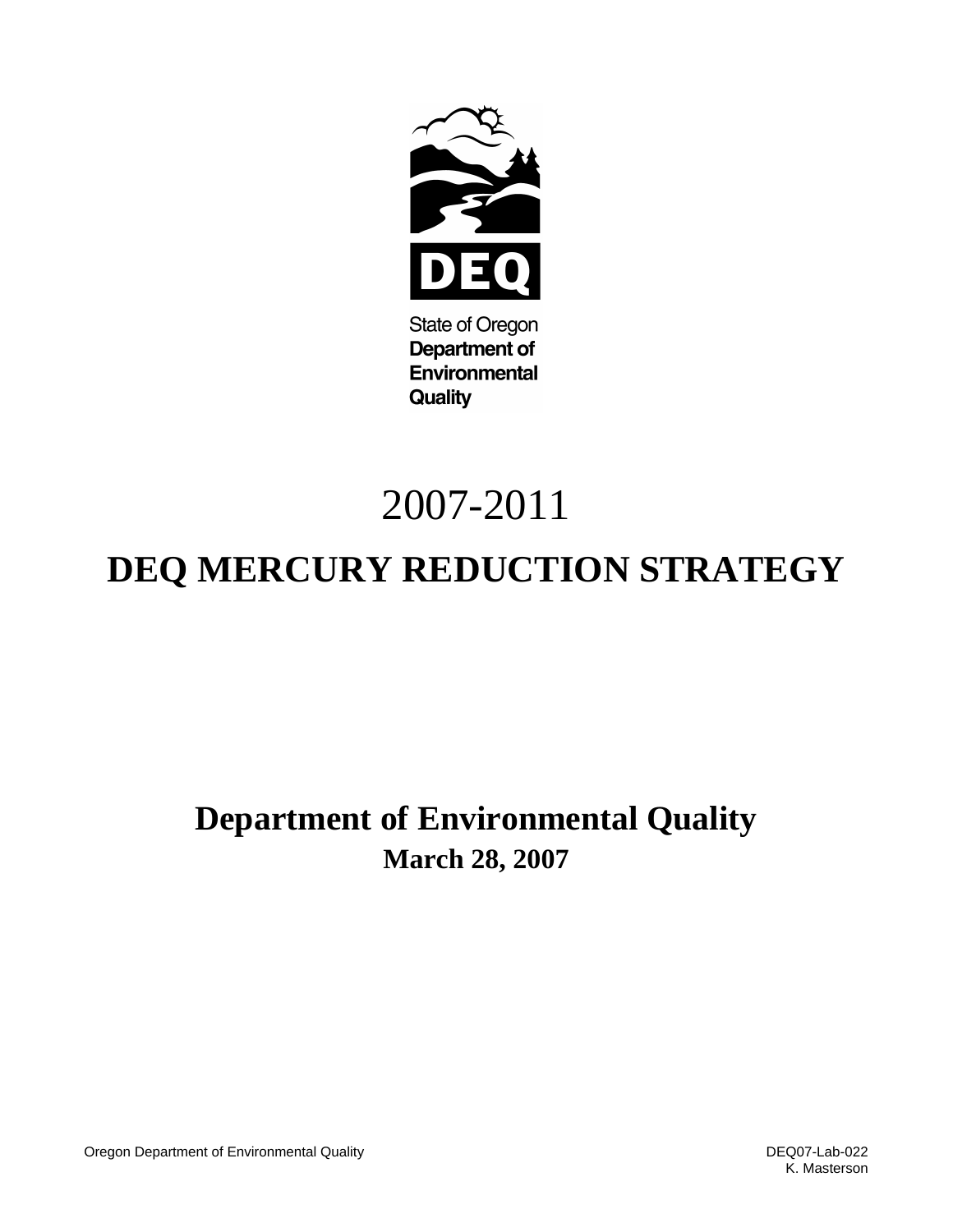# **Table of Contents**

| III. SUMMARY OF 2002-2006 DEQ MERCURY ACTIONS 3          |  |
|----------------------------------------------------------|--|
|                                                          |  |
|                                                          |  |
| APPENDIX A: FUNDING-DEPENDENT MERCURY ACTIONS  13        |  |
| APPENDIX B: SOURCES OF MERCURY IN THE WILLAMETTE BASIN14 |  |
| APPENDIX C: MERCURY FISH ADVISORIES IN OREGON SURFACE    |  |
|                                                          |  |
| APPENDIX D: COLLECTIONS OF WASTE MERCURY FROM DEQ        |  |
|                                                          |  |
|                                                          |  |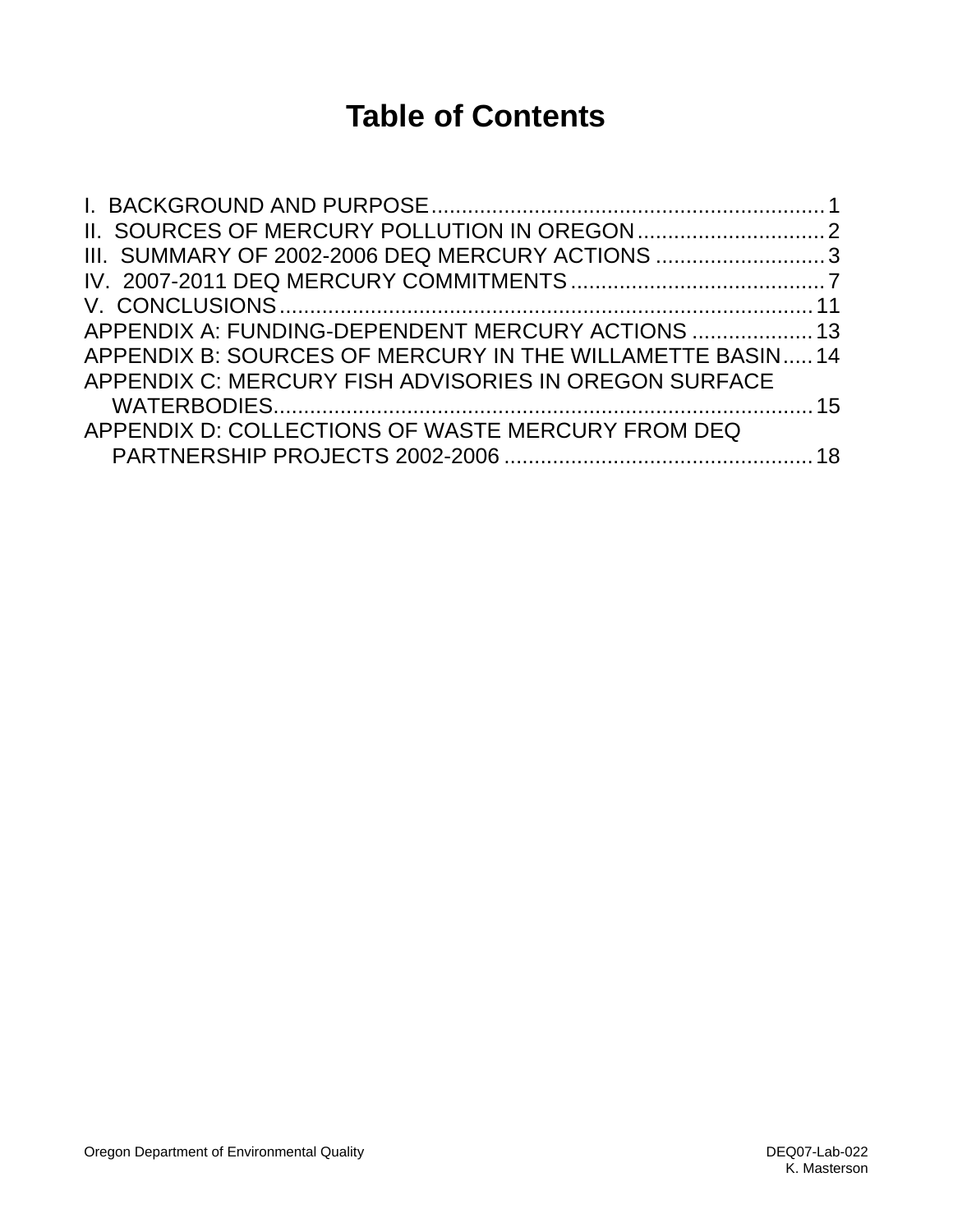# <span id="page-2-0"></span>**I. BACKGROUND AND PURPOSE**

# *What is Mercury and Why is it a Problem?*

Mercury is a metallic element that, in pure form, is a heavy liquid. Elemental mercury can evaporate even at ambient temperatures, but especially when heated. In addition to this pure form (known as elemental mercury), mercury reacts with other substances to form organic and inorganic compounds. Mercury occurs naturally in ores and other geologic formations, and is also released into the environment through human activities. Mercury can be found at low levels throughout the environment and is carried across continents by upper atmospheric air currents.

Mercury can have significant public health and wildlife impacts, primarily from consumption of mercurycontaminated fish. Mercury is released into the environment is primarily in an inorganic or elemental form. When in the environment, mercury is converted by bacteria to a methylated or organic form, which is the most toxic and bioaccumulative form of mercury. Once formed, methyl mercury can be readily passed through the food chain. Mercury's designation as a "persistent, bioaccumulative and toxic (PBT)" pollutant and its widespread prevalence in the environment has made mercury a high priority pollutant at both the state and national level.

# *Purpose of 2007 DEQ Mercury Strategy*

The Oregon Department of Environmental Quality (DEQ) initially developed an agency-wide Mercury Strategy in 2002. The updated 2007 Mercury Strategy provides a summary of DEQ's mercury reduction and monitoring actions since 2002, and describes DEQ's continuing or new commitments. The overall goal of this Strategy is to protect human health and aquatic life by reducing exposure to potentially harmful levels of mercury. The actions that DEQ is planning over the next several years are specifically designed to:

- Limit mercury releases into the environment
- Reduce the amount of mercury pollution already in the environment
- Improve monitoring of mercury levels in the environment
- As funding allows, identify where fish tissue concentrations present risks to public health and, in cooperation with the Oregon Department of Human Services (DHS), establish fish consumption advisories for those areas
- Improve public and business awareness of mercury issues

The 2007 Strategy is intended to describe activities DEQ will implement over the next five years. New or changing needs, opportunities and agency priorities may arise prior to 2012 that result in modifications to this Strategy. Implementation of some existing opportunities to reduce or monitor mercury in Oregon's environment is dependent on additional resources becoming available. Although the focus of this Strategy is on definitive commitments that DEQ can make currently, additional activities dependent on supplementary funding are included in Appendix A. Other appendices to this document provide more detailed information on mercury in Oregon's environment and on DEQ's mercury programs and partnerships.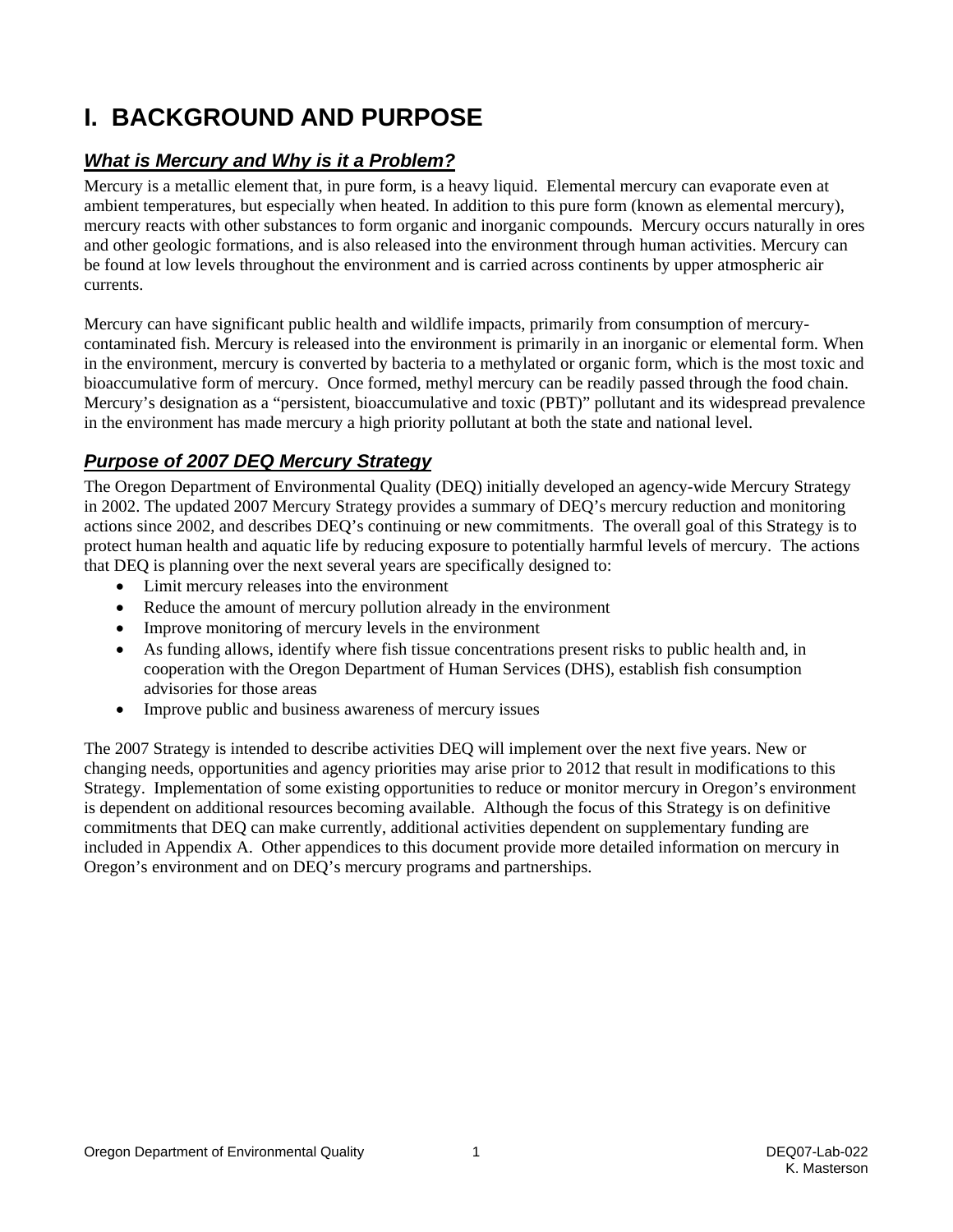# <span id="page-3-0"></span>**II. SOURCES OF MERCURY POLLUTION IN OREGON**

# *Where Does the Mercury in Oregon's Environment Come From?*

DEQ estimates that close to 48% of the contributions of mercury pollution in the Willamette River come from air deposition sources (either direct to water or overland runoff), and another 48% comes from the erosion of native soils with naturally-occurring mercury (see figure depicted in Appendix B). DEQ has determined that global sources account for most of the air deposition of mercury in the Willamette River. This is consistent with EPA's conclusion that approximately 89% of the mercury from atmospheric deposition in Oregon comes from sources outside the United States or Canada.<sup>[1](#page-3-1)</sup>

In contrast, local air deposition sources account for about 7% of the air deposition of mercury in the Willamette River. DEQ also estimates that local industrial or municipal wastewater discharges account for only about 4% of the total mercury pollution in the Willamette. Although a set of mercury pollution estimates has not been developed for the entire state, the major sources of mercury pollution to surface waters in other parts of the state are likely similar to those for the Willamette Basin.

Although DEQ's efforts to reduce Oregon sources of mercury pollution (outlined below) can make a positive impact on the state's environment, the significant contributions from global atmospheric and naturally occurring sources of mercury are not within the agency's direct control. If global atmospheric sources of mercury increase substantially, the total mercury pollution load in Oregon may increase despite major reductions in Oregon sources. Thus, the mercury reduction actions described in this Strategy should be coupled with efforts by state and local agencies to inform the public about ways to reduce exposure to mercury.

# *What are the Oregon Sources of Mercury Pollution?*

Discharges of mercury pollution to the air, water or land from sources within Oregon include both "point" (regulated or permitted) sources and "nonpoint" sources. **Point sources** in Oregon include the following:

- Power generation and transmission
- Cement kiln
- Manufacturing facilities
- Combustion of fuels in boilers
- Crematoria
- Municipal waste incinerators
- Municipal wastewater treatment plants (effluent and biosolids)

The two largest single point sources in Oregon are a cement kiln and a coal-fired power plant, both located in the northeastern region of the state. Two municipal solid waste incinerators are operating in Oregon that serve surrounding local communities, but most solid waste generated in Oregon that is not recycled is disposed in landfills. In addition, there are numerous municipal wastewater treatment plants, fuel boilers, and crematoria throughout the state, each of which is likely to discharge small quantities of mercury.

The possible **nonpoint** mercury pollution sources in Oregon include the following:

- Erosion of, and runoff from, native soils
- Abandoned mercury mines
- Abandoned gold mines

l

- Air emissions from motor vehicles
- Urban stormwater runoff
- Environmental cleanup sites (not associated with mining)
- Improper disposal of mercury-containing consumer and industrial products

Oregon Department of Environmental Quality 2 DEQ07-Lab-022

<span id="page-3-1"></span><sup>1</sup> EPA state-by-state mercury emissions and deposition spreadsheet (data were compiled from the emissions inventory and modeling used for the federal Clean Air Mercury Rule)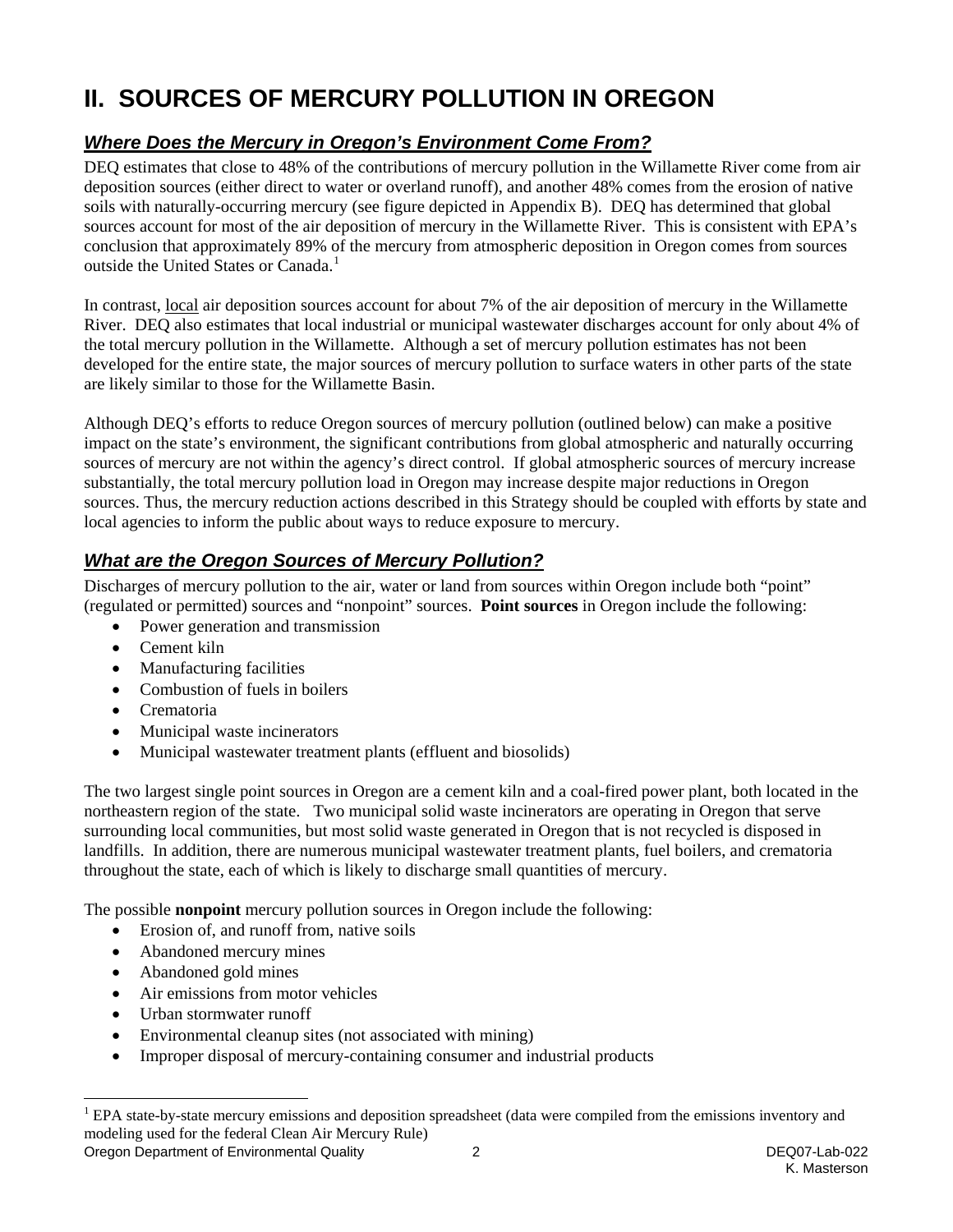<span id="page-4-0"></span>Accurate assessments of the total quantities of mercury pollution originating from each of these nonpoint sources are not available because of the difficulty in monitoring discharges from the sources. As referenced above, DEQ did develop an estimate of the relative contribution of nonpoint land runoff and soil erosion when setting total maximum daily loads (TMDLs) for the Willamette Basin.

# **III. SUMMARY OF 2002-2006 DEQ MERCURY ACTIONS**

DEQ has initiated and implemented a number of mercury reduction, monitoring, collection, cleanup and awareness activities since development of the original agency-wide Mercury Strategy in 2002. A summary of the activities undertaken by each of DEQ's environmental programs between 2002 and 2006 is provided below.

### *Water Quality*

The primary focus of DEQ's Water Quality mercury-related work has been on the Willamette Basin Total Maximum Daily Load (TMDL). DEQ has also worked closely with the Oregon Department of Human Services' (DHS) Public Health Division in determining whether fish consumption advisories are needed for waterbodies in various parts of the state.

#### **a. Willamette TMDL Development**

The purpose of DEQ's TMDL program is to determine the amount of specific pollutants a waterway can receive and still not violate water quality standards, and then allocate pollutant load limits for each contributing source of those pollutants. Between 2002 and 2006, DEQ developed and completed the Willamette Basin TMDL, which was approved by EPA in September 2006. Included within this TMDL is the first phase of a mercury TMDL for the Willamette, designed to reduce mercury levels in the Willamette Basin to a point where fish are no longer unsafe to eat.

The mercury TMDL development process involved a comprehensive monitoring effort throughout the Basin that included 18 ambient river and lake sites, as well as some monitoring near point source discharges. DEQ collected and analyzed water, fish and sediment samples throughout the Basin to determine where elevated levels of mercury exist and identify potential local sources of mercury contributions to surface waters in the Basin. Several fish tissue samples contained mercury concentrations that were above the health-based fish consumption benchmark of 0.35 milligrams per kilogram (mg/kg or parts per million).

An analysis of the range of potential sources of mercury in the Willamette was conducted, and estimates were developed with the help of modeling tools. As summarized previously, DEQ concluded that the vast majority of mercury loading to the Willamette comes from runoff from lands receiving atmospheric deposition of mercury (via land runoff or direct deposition to water) and erosion of native soils. Point sources in the Basin contribute a relatively small portion of the mercury loading.

DEQ established a water column guidance value for the concentration of total mercury in the Willamette River of 0.92 nanograms per liter (ng/L). In addition, DEQ's analysis suggests that a 27% reduction in total mercury pollution load is needed to reduce mercury concentrations in fish to a safe level. More specific mercury pollution load allocations for sources, or source categories, may be established upon the completion of Phase Two of the Mercury TMDL in 2011 as discussed in more detail in Section IV below. The TMDL mercury reduction strategies that will be implemented between 2007 and 2011 are also described in Section IV.

#### **b. Fish Consumption Advisories**

Fish consumption advisories are issued by DHS' Public Health Division when concentrations of particular toxic contaminants in fish caught in Oregon's rivers, lakes and reservoirs exceed specified thresholds. DEQ works closely with DHS' Environmental Public Health Division and the Oregon Department of Fish and Wildlife (ODFW) on these fish consumption advisories. Many fish consumption advisories are based on detection of

Oregon Department of Environmental Quality 3 DEQ07-Lab-022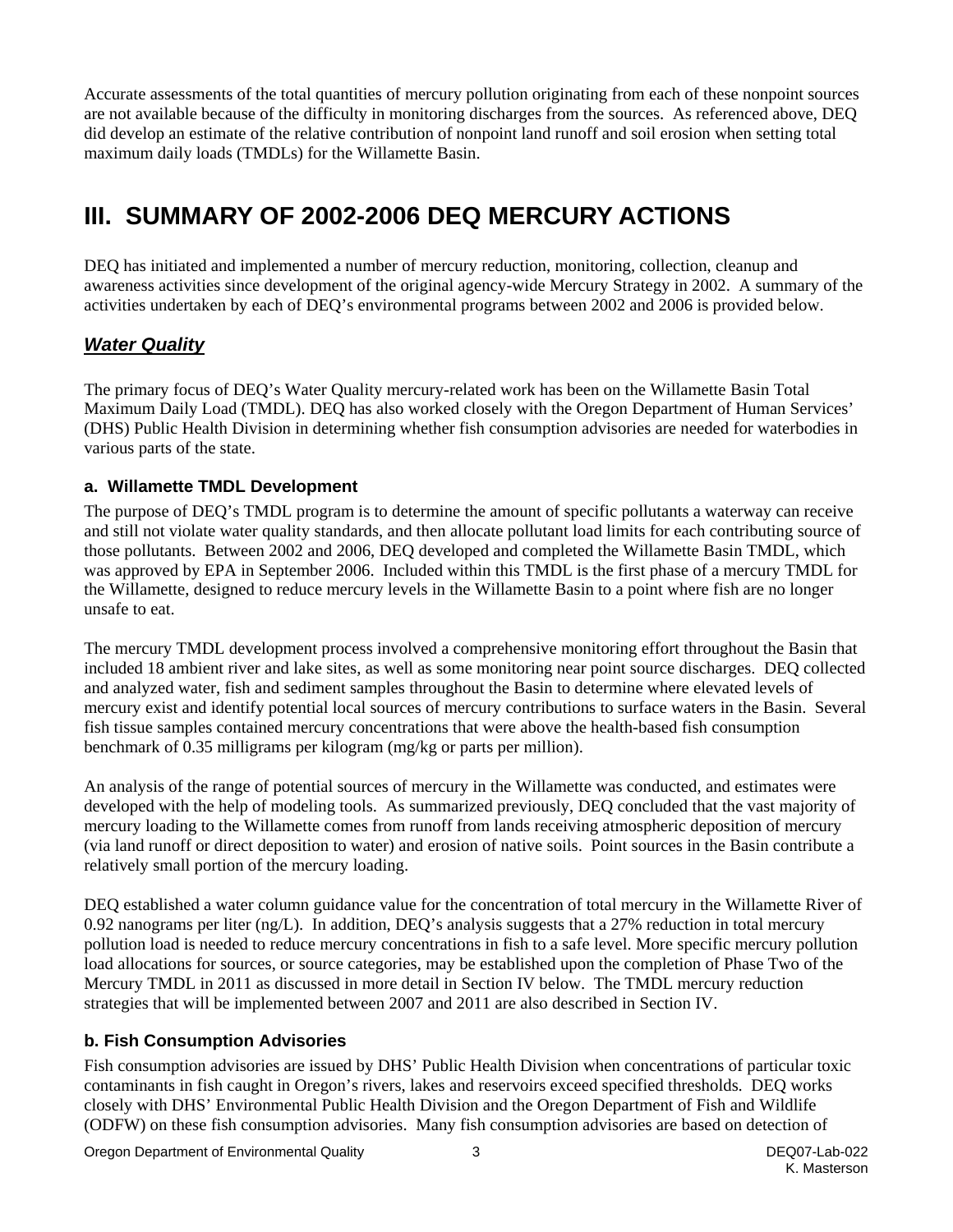elevated levels of mercury in fish. Advisories are issued when mercury concentrations in fish exceed 0.35 milligrams per kilogram (or parts per million). In 2004, DHS issued modified fish consumption advisories and guidelines for Cottage Grove and Dorena Lake Reservoirs, based on fish tissue monitoring conducted by DEQ. In addition, DEQ worked with DHS and ODFW in 2005 and 2006 to assess mercury fish tissue concentrations in three lakes southeast of Ashland. One of those lakes, Emigrant Lake, was found to contain fish with very high levels of mercury, which resulted in the issuance of a DHS fish consumption advisory in early 2006. A full listing of these fish consumption advisories can be found in Appendix C.

#### **c. Coastal Environmental Monitoring and Assessment Program (CEMAP)**

Between 1999 and 2006, DEQ's Laboratory has partnered with EPA to monitor for a range of toxic pollutants, including mercury, in Oregon's coastal and estuary waters. This Coastal Environmental Monitoring and Assessment Program (CEMAP) work involved the collection of sediment, fish tissue and water column samples in various locations, including the Lower Columbia River. The CEMAP work is part of a national EPA effort, but results from the monitoring can be used to assist with basin-specific TMDL activities in coastal areas. Analytical results from CEMAP monitoring will likely be generated in 2007 and 2008.

# *Land Quality*

The Hazardous and Solid Waste programs have partnered with trade associations and non-profit organizations since 2002 to collect and properly manage waste mercury and waste products containing mercury. The Cleanup program has worked with EPA on assessment and remediation of mercury-contaminated abandoned mines.

#### **a. Household and Small Business Mercury Waste Collection Activities**

In addition to collecting mercury wastes at numerous one-day household hazardous waste events throughout Oregon, DEQ's Solid and Hazardous Waste programs have initiated and implemented multiple specialized collection and exchange projects for mercury-containing products. A summary of the quantities of mercury collected through these projects through 2006 can be found in Appendix D.

- Thermometers A thermometer exchange program was initiated to reduce the amount of mercury in homes and ensure proper disposal of mercury thermometers. DEQ provided free digital thermometers at collection events to citizens turning in a mercury containing thermometer. DEQ also supplied local governments with free digital thermometers to encourage them to implement their own exchange programs.
- Thermostats The Thermostat Recycling Incentive project was initiated by DEQ, Portland General Electric (PGE), the Thermostat Recycling Corporation (TRC) and the Product Stewardship Institute to encourage recycling of mercury containing thermostats. Contactors participating in the program receive \$4 rebate coupons for each mercury-containing thermostat they return to a participating wholesaler for recycling. The coupons can then be used toward the purchase of mercury-free Energy Star ® qualified thermostats.
- Dairy Manometers DEQ worked with dairy and agricultural organizations in 2005 and 2006 to replace mercury manometers (pressure-measuring devices) used in dairy farm milking operations with mercuryfree digital vacuum gauges. The mercury-containing manometers were managed and disposed of properly by DEQ's hazardous waste contractor. An EPA grant provided \$300 to each participant to cover most of the costs associated with supplying and installing the mercury-free replacement pressure device.
- Dental Mercury Wastes DEQ has been working with the Oregon Dental Association (ODA) and the Oregon Association of Clean Water Agencies (ACWA) since 2003 to improve the management of mercury-containing wastes, such as dental amalgam. DEQ, ODA and ACWA sponsor an annual mercury waste collection event held in conjunction with ODA's annual conference. DEQ's Solid Waste program funds the collection and disposal of the waste.
- Mercury Auto Switches The Northwest Auto Trades Association (NATA), the Oregon Environmental Council, local governments, and DEQ have worked together since late 2001 to replace mercurycontaining automotive light switches in consumer automobiles with mercury-free ball-bearing switches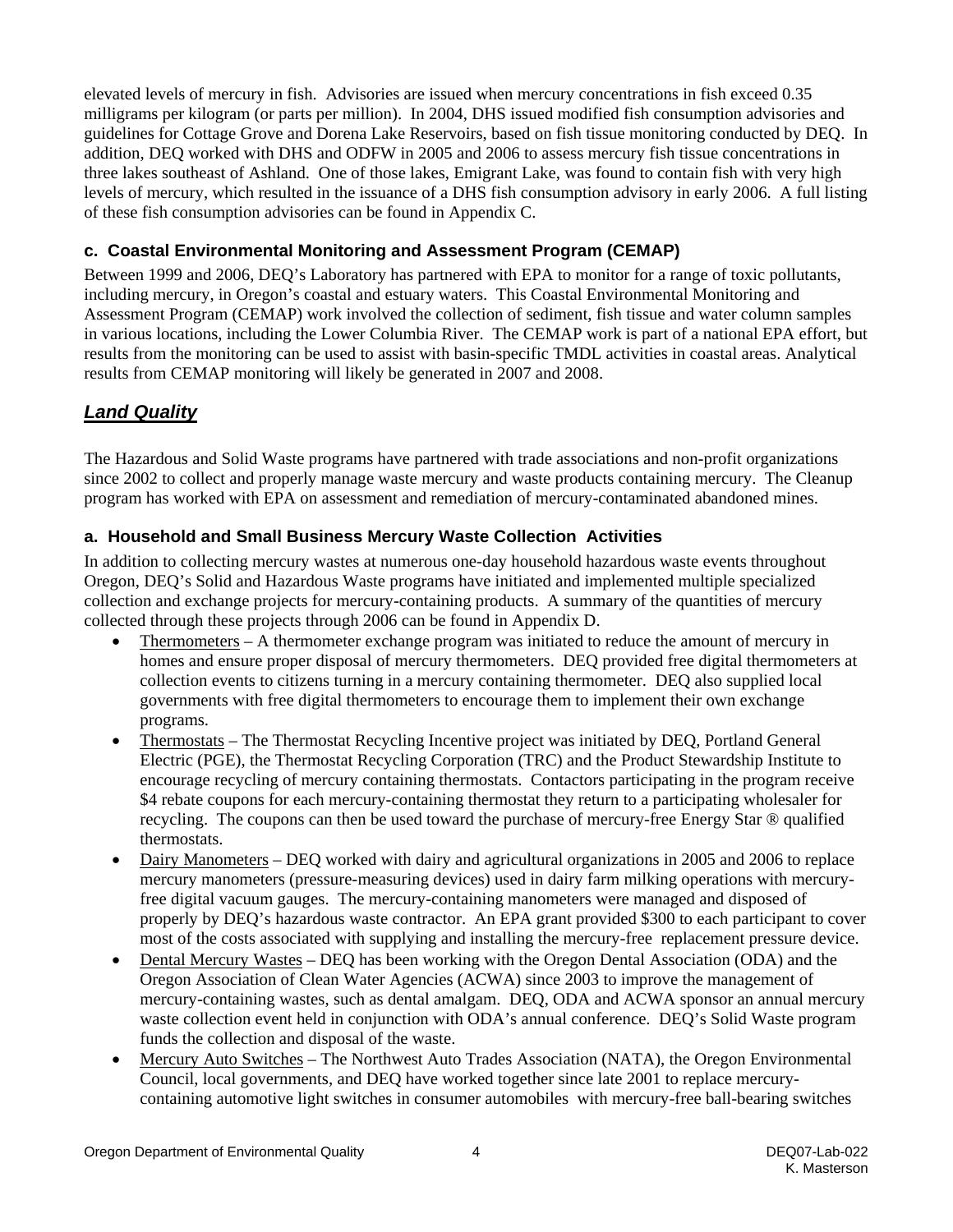free of charge. The Hazardous Waste program also developed and distributed a fact sheet on mercury switch removal for automobile dismantlers in Oregon.

- Suction Dredge Mining Waste Mercury DEO worked with a hobby mining association in 2002 and 2003 on various activities including sponsoring two mercury waste collection events in Myrtle Creek.
- Fluorescent Lamps The DEQ Solid Waste program funded a fluorescent light take-back project in Eugene.

### **b. Household and Small Business Mercury Education and Reporting Activities**

DEQ's Solid and Hazardous Waste programs have partnered with various organizations, local governments and non-profits to educate households and businesses about proper management of mercury-containing products and alternatives. DEQ has also initiated an effort to collect better data on mercury waste generated by businesses. Specific activities implemented between 2002 and 2006 include the following:

- Educational Materials DEQ has developed educational fact sheets on the proper management of mercury-containing products and wastes, including cleaning up mercury spills.
- Dental Offices At the Oregon Dental Association's annual conference DEQ staff assist with educational outreach to participating dentists. In addition, DEQ developed a simplified tax credit application and fact sheet for dentists installing amalgam separators.
- Fluorescent Lamps The Hazardous Waste program participated in several lighting fairs sponsored by electric utilities to provide educational information on proper disposal of mercury-containing fluorescent lamps. In addition, DEQ worked with the Oregon Environmental Council to develop a lamp fact sheet for property management companies.
- Suction Dredge Miners DEQ developed printed educational information for miners on proper mercury management.
- Reporting on Mercury Containing Hazardous Waste –DEQ's hazardous waste generation annual reporting form was modified to request specific information on the generation and management of mercury containing wastes from businesses and other entities required to submit these reporting forms.

### **c. Cleanup Program Activities**

1

DEQ's Environmental Cleanup program has been involved in various site investigation and clean up activities associated with inactive and abandoned mines contaminated by releases of mercury. Mercury, as a commodity, was commercially mined in Oregon from about 1882 through 1970, and the first five of the mines listed below comprised over 90% of the total production in Oregon<sup>[2](#page-6-0)</sup>. The Cleanup program has collaborated with responsible parties and EPA in conducting these activities, which include site investigations, evaluations of potential cleanup levels and actions (feasibility studies), and the removal or treatment of contaminated materials. The extent of cleanup actions has been limited due to reduced availability of funds, most notably the Orphan Site program fund. Below is a summary of the noteworthy accomplishments at the mercury contaminated mine sites between 2002 and 2006:

- Several years of site investigation at the **Horse Heaven Mine** in Jefferson County resulted in a final Record of Decision (selecting remedial actions to be implemented) being issued by DEQ in 2005. The first phase of site cleanup was implemented by Sunoco, the property owner, in October 2006. These actions focused on physical hazards represented by open mine portals.
- DEQ is working with EPA in planning for remedial actions at the **Black Butte Mine**, which is a contributing source of mercury pollution to the Coast Fork of the Willamette River and Cottage Grove Reservoir.
- After the Cleanup program designated the **Bonanza Mine**, near Sutherlin, as an "Orphan Site", a removal action was performed in 2000 to prevent continued exposure of local residents to high levels of mercury and arsenic in soils.
- DEQ completed site investigation work at the **Opalite Mine** in southeast Oregon in 2004. This investigation identified physical hazards and mercury above human health and ecological action levels.

<span id="page-6-0"></span>Oregon Department of Environmental Quality 5 DEQ07-Lab-022 <sup>2</sup> Quicksilver Deposits in Oregon, State of Oregon, Department of Geology and Mineral Industries, 1971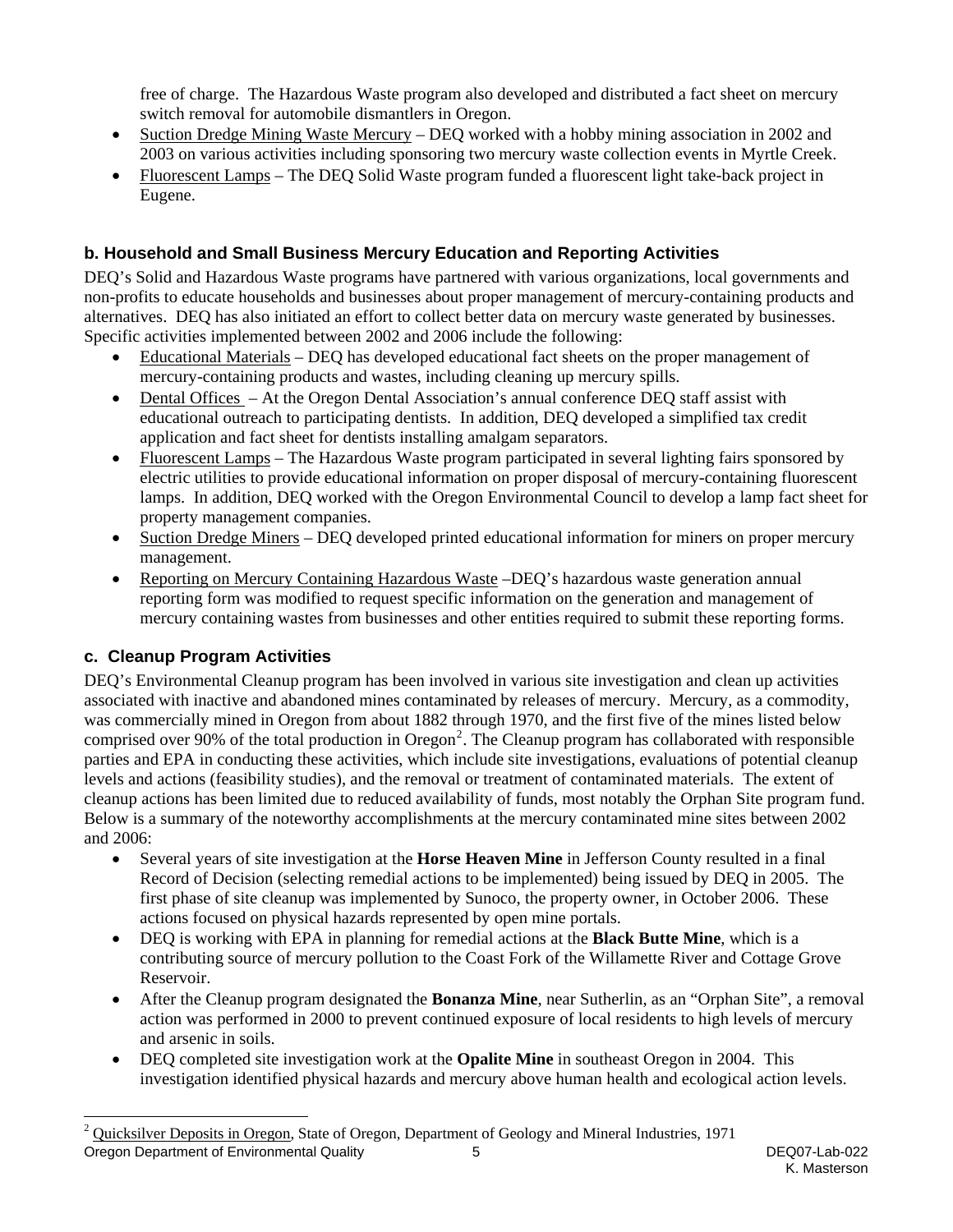- A focused site investigation on the **Bretz Mine**, also located in southeast Oregon was completed by DEQ in 2004. As with the Opalite Mine, physical hazardous and mercury above human health and ecological actions levels were identified.
- Eastern Region Cleanup staff are currently conducting a "Phase 2" study of **Ochoco Mercury District** to establish basin-wide mercury levels, the connection to individual mine sites in the district, and the potential ecological impacts of the mercury contamination.

## *Air Quality*

DEQ's Air Quality program has focused recent mercury monitoring and reduction work on the development and adoption of the Clean Air Mercury Rule (CAMR) for coal-fired power generating facilities. Below is summary of the mercury air quality work DEQ has been involved with between 2002 and 2006.

#### **a. CAMR Rule**

The Environmental Quality Commission (EQC) adopted the Oregon Utility Mercury Rule for coal-fired power generating facilities on December 15, 2006. Currently, only one such facility is operating in Oregon, but it is the second largest point source of mercury air emissions in the state. The newly adopted rule requires that coal-fired power plants achieve 90% mercury control or meet a mercury emission limitation of 0.60 pounds per trillion Btu by July 1, 2012. The current mercury emissions from the Boardman plant range from 137 to 281 pounds per year. DEQ estimates mercury emissions from the plant will range from 18 to 35 pounds per year after installing controls.

An alternative mercury emission limit may be approved by DEQ if a facility demonstrates that the 90% control limitation is not technically achievable. The rule also requires coal-fired power plants to install continuous mercury monitoring equipment by 2008, and submit a Mercury Reduction Plan to DEQ for approval by 2009. The rule allows coal-fired power plants in Oregon to trade mercury emissions credits with coal-fired power plants located in other states between 2010 and 2018, but disallows trading after that date.

### **b. Ambient Air and Wet Deposition Mercury Monitoring**

DEQ has ambient air quality monitoring stations Portland, Eugene, Medford and LaGrande that routinely collect samples for mercury and other metals. However, ambient air sampling and analysis methods are not optimized for mercury, like they are for the less reactive metals. Therefore, the accuracy of the results from the mercury air monitoring is questionable. More accurate continuous ambient mercury air quality sampling equipment is now available, but is not available to DEQ at this time because of the cost.

The United States Geological Survey (USGS) installed two monitoring stations in Oregon to assess "wet" deposition<sup>[3](#page-7-0)</sup> of mercury. One of these stations is in Beaverton and the other is in the H.G. Andrews Experimental Forest east of Eugene. DEQ partnered with USGS through 2005 to support the operation and maintenance of these wet deposition monitoring stations, and the monitoring results were used in the development of the Willamette Basin Mercury TMDL pollutant load estimates. Operations and maintenance of the monitors was funded through an EPA grant. As of 2006, these grant funds are no longer available, and the monitoring has been discontinued in Oregon. DEQ is currently evaluating possible funding sources to re-establish the wet deposition monitoring stations (see Appendix A: Funding-Dependent Mercury Actions)

### **c. Boiler Energy Efficiency Project**

DEQ funded and participated in an Oregon Environmental Council (OEC) project designed to improve the energy efficiency of industrial and institutional boilers. This project involved conducting boiler tune-ups for 11 institutional facilities and boiler efficiency audits to 6 industrial facilities in the state, which resulted in reductions

l

<span id="page-7-0"></span><sup>&</sup>lt;sup>3</sup> Wet deposition occurs when reactive gaseous mercury, dissolved in precipitation, is deposited on the surface of the Earth (Mercury Deposition in Pennsylvania: Status Report, Penn State University, January 2001)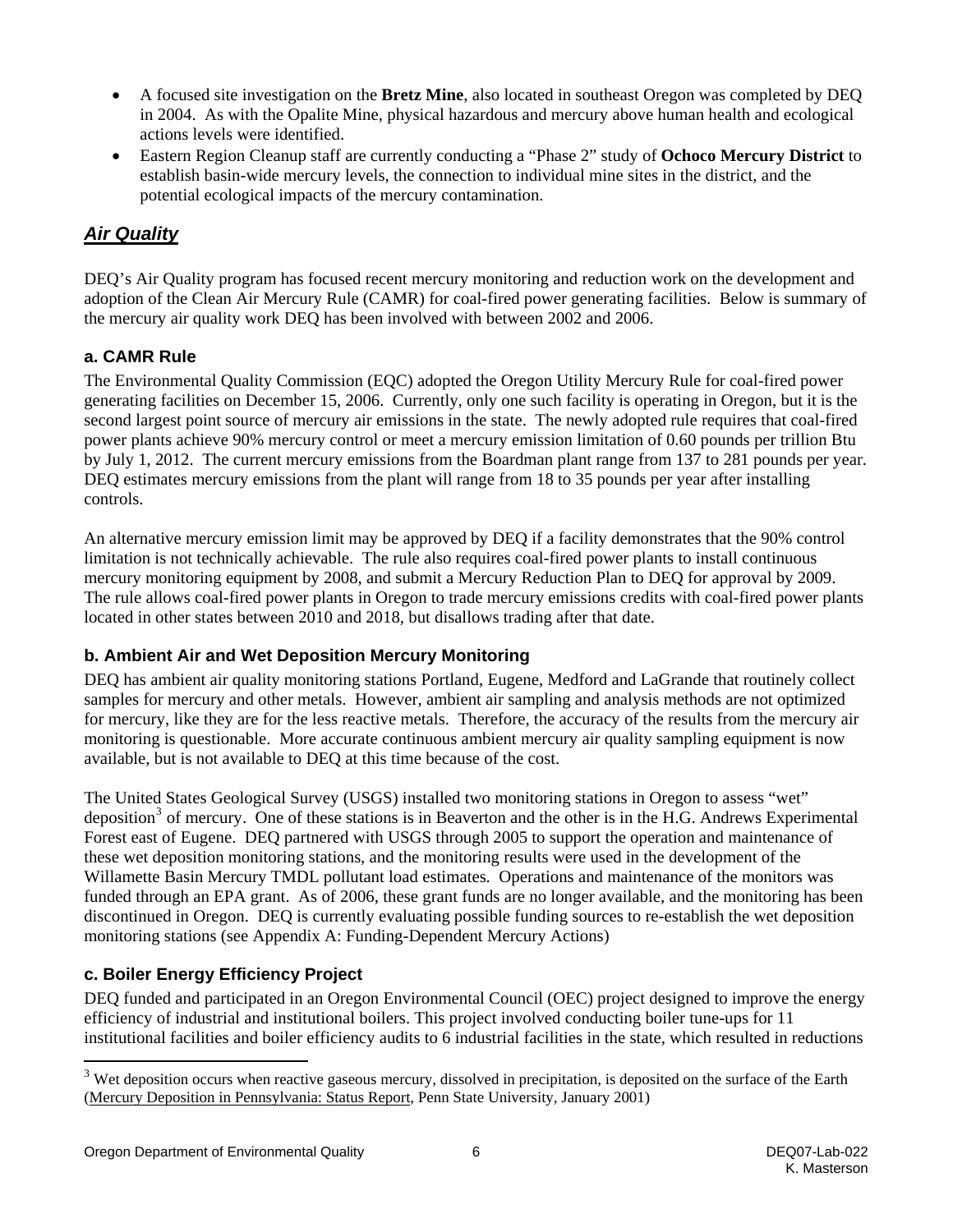<span id="page-8-0"></span>in both mercury and carbon dioxide emissions. OEC developed a white paper on the project's findings and held workshops for facility managers to promote implementation of project recommendations. Additional mercury reductions may occur as a result of the boiler efficiency information and assistance provided to the 83 boiler managers participating in the workshops.

#### d. **Cement Plant Mercury Emissions**

In 2006 a new mercury emissions estimate for the Ash Grove cement plant located in Durkee revealed that the plant was the single largest source of mercury air emissions in the state, with an estimated 1,500 pounds emitted in 2005. DEQ's current and planned actions in response to these emissions estimates are summarized in Section IV (see Air Quality Commitments).

# **IV. 2007-2011 DEQ MERCURY COMMITMENTS**

DEQ's plans for mercury reduction, monitoring and awareness activities include continuation of existing projects and initiation of new mercury projects. Some of the new activities represent the next phase of a mercury regulatory program. Given possible changes in the availability of resources and policy priorities, DEQ's set of mercury commitments over the next 5 years may be modified over time. DEQ will update this Mercury Strategy to reflect these modifications as they occur. Mercury monitoring and reduction activities that may be initiated by DEQ if resources become available are outlined in Appendix A of this document.

## *Water Quality Commitments*

Implementation of the mercury component of the recently-approved Willamette TMDL is a high priority for DEQ's Water Quality program. The two major elements of DEQ's Willamette Mercury TMDL in the next five years are implementation and enforcement of the first phase of the TMDL requirements for designated management agencies (DMAs) and industrial permittees, and continued monitoring of mercury in the Willamette Basin as part of the effort to complete the second phase of the Willamette Mercury TMDL.

### **a. Willamette Mercury TMDL Implementation and Refinement**

#### Implementation and Enforcement of Mercury TMDL Requirements

The Willamette TMDL outlines mercury-related requirements for the following types of point sources:

- Municipal wastewater treatment plants classified as "major" permittees under DEQ's National Pollutant Discharge Elimination System (NPDES) permit program
- Industrial NPDES "major" and "minor" permittees that have the potential to discharge mercury to surface waters
- "Phase 1" Municipal Separate Storm Sewer Systems (MS4s). These are municipal entities or areas with populations over 100,000 that have been issued NPDES permits by DEQ for storm water discharges to surface water.

These regulated entities will be required to monitor effluent discharges for mercury and methyl mercury. The major municipal wastewater and industrial permittees will also be required to monitor wastewater entering their system (i.e., "influent") prior to treatment. The specific level, frequency, and timing of monitoring will vary depending on the type of permittee. In addition, major point sources will be required to submit a mercury minimization plan, describing how they will reduce mercury discharges.

Department staff will be working with the regulated community to ensure that these measures are fully implemented. DEQ's implementation tasks will include mercury data and plan evaluations, technical assistance, and compliance and enforcement activities.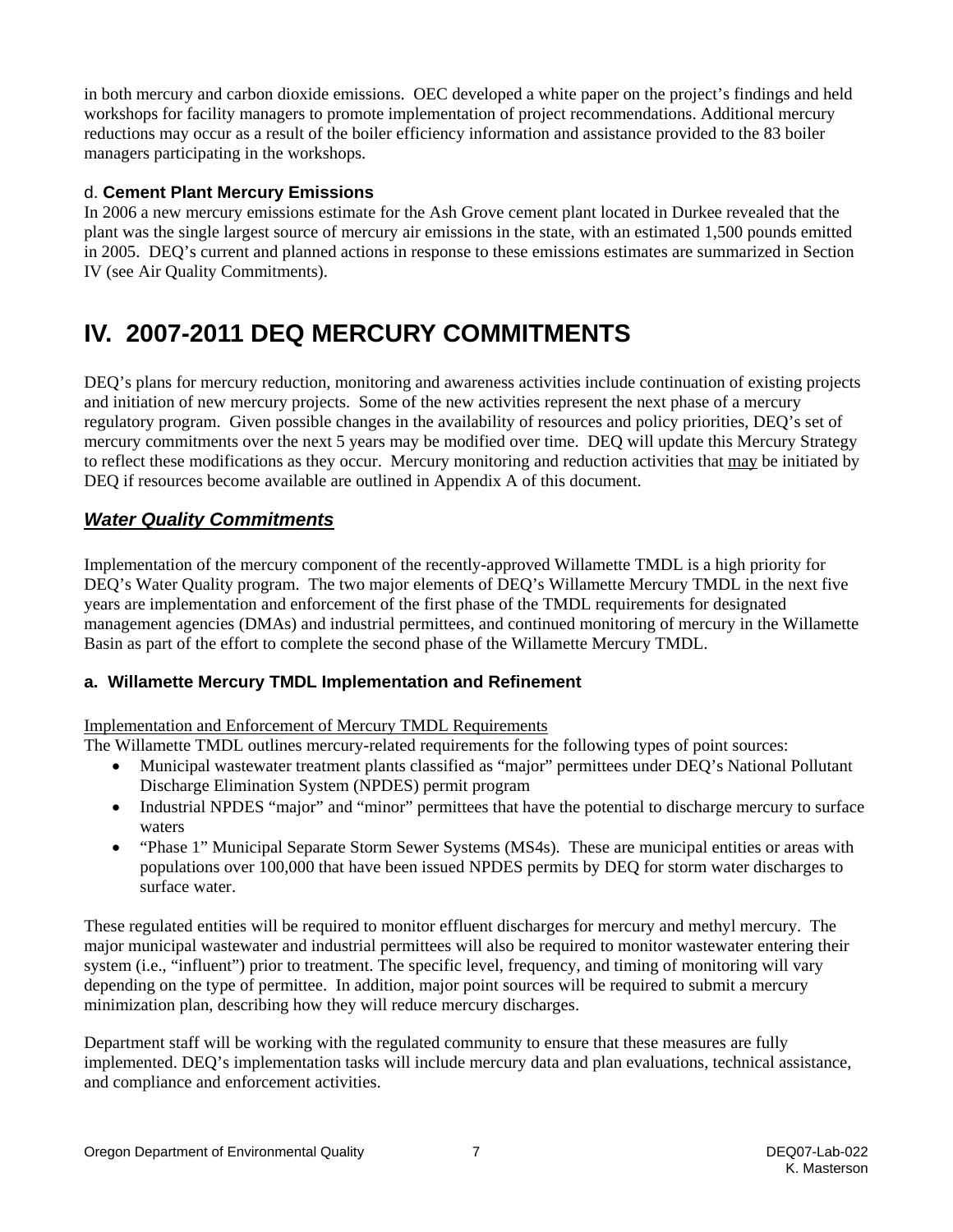DEQ will also work with management agencies in the Basin (e.g., state Departments of Forestry and Agriculture and local governments) on implementation of nonpoint source mercury reduction activities. The primary focus of these nonpoint efforts will be to reduce erosion of native mercury-containing soils from agricultural, urban and forested lands.

DEQ plans to complete a second phase of the Willamette Mercury TMDL in 2011, based on an analysis of data generated through the additional monitoring activities described below. This Phase Two Mercury TMDL may establish more specific pollutant load allocations for particular sources or source categories.

#### Ambient Mercury Monitoring in the Willamette Basin

DEQ has an EPA grant to conduct additional mercury monitoring in the Willamette Basin in 2007. This monitoring effort will focus primarily on collection of water column samples at various ambient monitoring locations throughout the Basin, including Willamette tributaries. The samples will be analyzed by a private contract laboratory that has enhanced analytical equipment to detect mercury and methyl mercury at very low concentrations.

DEQ has recently created and filled a new position in the Laboratory to coordinate mercury monitoring efforts. The purpose of this position is to help characterize sources of mercury, understand how mercury moves through the Willamette Basin and other basins, how it bioaccumulates in fish, and determine if mercury control measures are effective. This position will coordinate the ambient mercury monitoring in the Willamette described above, analyze data from point sources, identify data gaps and outline specific monitoring needs for the agency.

### **b. Mercury Water Quality Commitments Beyond the Willamette Basin**

DEQ's Water Quality program will be implementing activities to reduce toxics outside of the Willamette Basin with mercury as a component. These efforts include:

- The **Reasonable Potential Analysis** (RPA) Internal Management Directive (IMD) provides Department staff and the regulated community with information on how to determine whether discharges of toxics are causing or contributing to violations of water quality standards. If such an analysis results in a determination that a permitted source's mercury discharge violates standards, DEQ could place mercury monitoring and control requirements into that source's permit. DEQ will be reviewing and evaluating toxics RPAs, and will take appropriate regulatory action based on the findings.
- The Water Quality program is working with the Confederated Tribes of the Umatilla Indian Reservation (CTUIR) and EPA in 2007 and 2008 on a series of workshops leading to rulemaking on the **fish consumption rate** that DEQ established in development of water quality standards for toxics in 2004. After the workshops, DEQ then will conduct a formal rulemaking including the required public process, which will culminate in rule recommendations to the Commission regarding increasing the fish consumption rate.
- As funding allows, DEQ's Laboratory and Water Quality program will continue to work closely with the DHS and other agencies to identify waterbodies where fish tissue concentrations may pose risks to public health. When fish tissue test results show mercury concentrations at levels of concern, **fish consumption advisories** will be issued by DHS. DEQ will assist DHS in communicating information about these advisories to the public.

## *Land Quality Commitments*

Land Quality programs will continue implementing several existing mercury collection, management and clean up activities in 2007 and beyond. Some mercury projects, such as the dairy monometer replacement project, were completed by or before the end of 2006.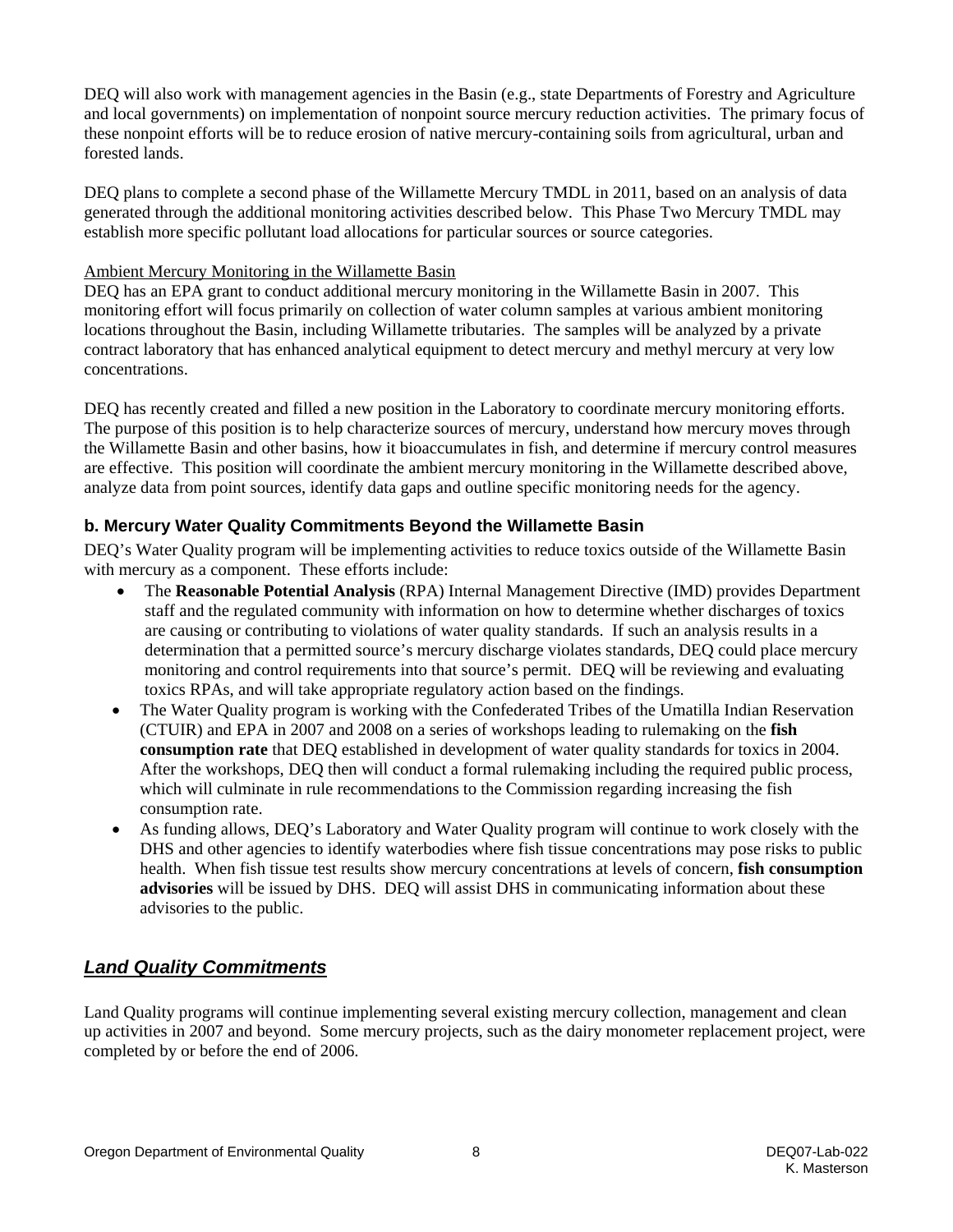### **a. Household and Small Business Mercury Waste Collection Commitments**

DEQ's Solid Waste program will continue to sponsor periodic household hazardous waste collection events throughout the state, which help to increase the amount of mercury-containing wastes and other toxic materials diverted from Oregon's environment into safe management and recycling systems. In addition, the following mercury collection projects will be implemented:

- The Solid Waste program is working with Portland General Electric to determine how to proceed with the next phase of the thermostat collection and replacement program.
- DEQ will continue to offer free digital thermometers to residents in exchange for mercury thermometers brought to household hazardous waste collection events sponsored by DEQ or local governments.
- Participation in the mercury switch replacement project ("Switch-the-Switch") with the Northwest Auto Trades Association and commercial automotive repair businesses will continue over the next several years. DEQ's active involvement in the Eco-Logical Business Program, a recognition program for automotive shops demonstrating exemplary environmental performance, provides on-going opportunities to recruit new businesses to participate in the Switch-the-Switch program.
- Oregon is participating in the national End of Life Vehicle Solutions (ELVS) project, designed to ensure the removal of automotive mercury switches by vehicle dismantlers before scraped vehicles are crushed and smelted. The ELVS switch collection program is sponsored by auto manufacturers and the steelmaking industry. DEQ will be coordinating Oregon's participation in the program in 2007 by obtaining participation of dismantlers in the state, and providing them with technical assistance. Dismantlers will fill collection buckets with switches removed from vehicles, and the ELVS program will pay dismantlers \$1.00 per switch that is recovered.
- DEQ's Solid Waste program will continue to fund a mercury waste collection program for conditionally exempt hazardous waste generators (CEGs) that allows these small businesses to dispose of mercury and mercury-containing wastes free of charge. The Solid Waste program will also, through a waste management contractor, provide pick up services for households that have over 3 pounds of elemental mercury and are unable to deliver the material to a designated facility.
- DEQ will continue to work with the Oregon Dental Association and the Association of Clean Water Agencies on the collection of dental amalgam and other mercury-containing wastes generated by dental offices. DEQ's Solid Waste program will continue to pay for the management and recycling of the collected mercury waste.
- DEQ will work with local government entities in Coos County to establish a household hazardous waste collection program in the county to divert mercury and other toxics away from the solid waste incinerator. Coos County has one of two municipal solid waste incinerators in the state. Although air emissions controls are installed and operating, small quantities of mercury and other toxic substances are still discharged from the incinerator<sup>[4](#page-10-0)</sup>.

## **b. Household and Small Business Mercury Education Commitments**

The agency's Solid and Hazardous Waste programs provide information to the public and businesses on mercury waste management through regular phone and email interactions, as well as specialized outreach efforts. Education also occurs as part of the promotion of the mercury waste collection efforts described above. Some other specific education and technical assistance efforts planned for 2007-2011 include the following:

- Expanded energy efficiency initiatives by electric utilities in the state are promoting the use of compact fluorescent light bulbs as an energy saving alternative to standard incandescent bulbs for homeowners. To ensure that the future large quantities of mercury-containing compact fluorescent lights (CFLs) are managed properly at the end of their life, DEQ will be developing and implementing strategies and possible partnerships to effectively communicate proper management of waste CFLs to the public.
- The Hazardous Waste program will continue to review and evaluate mercury waste data submitted by regulated hazardous waste generators in annual hazardous waste report forms. This data will help DEQ determine the business technical assistance and regulatory needs of businesses submitting these reports.

<span id="page-10-0"></span>The second municipal waste incinerator in the state is located in Marion County. This facility has a operated a hazardous<br><sup>4</sup> The second municipal waste incinerator in the state is located in Marion County. This facility h waste collection facility since 2004. The collection program is focused to collect and properly manage mercury before it gets into the municipal solid wastestream.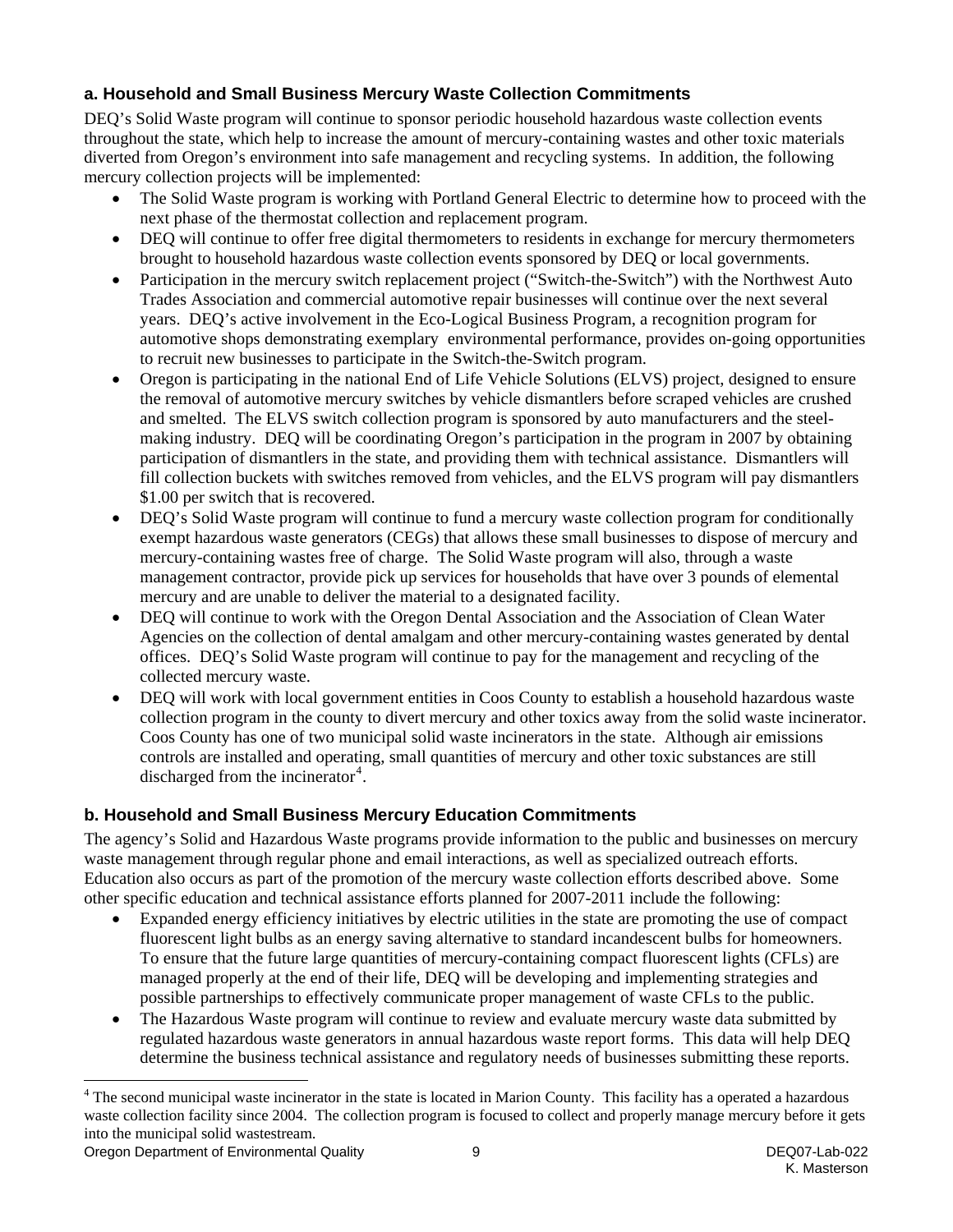- DEQ staff will also provide on-going technical assistance to businesses and institutional entities on the proper management of mercury-containing materials and wastes through site visits and periodic training sessions.
- In addition, DEQ will continue participation in the Oregon Dental Association's annual conference and other efforts to promote the use of best management practices for dental amalgam and other mercury wastes. These best practices are designed to prevent the discharge of mercury into the sanitary sewer.

#### **c. Environmental Cleanup Program Commitments**

DEQ's Environmental Cleanup program will continue to work with EPA and responsible parties on investigations and remedial actions of abandoned hard rock mines where mercury wastes have been generated and disposed. The extent of clean up work is dependent on the availability of funds, but the currently-planned efforts over the next few years include the following:

- Black Butte Mine In the spring of 2007 EPA will conduct an interim soil removal which will entail excavating contaminated soil from the two furnace locations, and reducing the slopes of the tailings piles that are currently being eroded by the two creeks on site. DEQ will provide operations and maintenance (O&M) after the removal and will also conduct further evaluation of the responsibility of the current owner to conduct cleanup as well as potentially recovering costs from the current owner.
- Horse Heaven Mine DEQ and Sunoco will be implementing the second phase of remedial action at the site in 2007. This phase of the remedy will address the remaining toxic hazard in a limited area around the D-tube furnace where mercury levels are slightly elevated. In addition, DEQ and Sunoco will address storm water retention and the institutional control components of the Record-of-Decision (ROD).
- Opalite and Bretz Mines DEQ will explore joint funding options with the Vale District of the Bureau of Land Management (BLM) for the remedial actions recommended for these mine sites. No available funds currently exist in the Orphan Site Fund account.
- Ochoco Mercury District DEQ's Eastern Region staff will complete the Phase 2 Abandoned Mine Lands study in 2007.

## *Air Quality Commitments*

Air Quality's mercury-related actions for 2007-2011 will largely be focused on the coal-fired power plant in Boardman and the Ash Grove cement plant in Durkee – the two largest sources of mercury air emissions in the state. Other mercury air emissions projects could be initiated if new data or research warrants Department action.

### **a. Clean Air Mercury Rule (CAMR) Implementation**

Implementation of the requirements of Oregon's recently-adopted Utility Mercury Rule by the Boardman coalfired power plant operated by Portland General Electric (PGE) will begin in 2007. DEQ will oversee implementation of the requirements of the rule and ensure that compliance is achieved. Specifically, DEQ staff will review and evaluate the Boardman plant's mercury reduction plan, as well as mercury emissions data generated by the continuous emissions monitoring equipment installed and certified by 2009. Department evaluation and oversight of PGE's installation and operation of mercury emissions control technologies will also occur over the next five years to ensure that the Boardman plant is able to achieve emissions limitations mandated by the rule.

#### **b. Cement Plant Regulatory Requirements**

As mentioned in Section III, the 2005 mercury emissions estimate for the Ash Grove cement plant in Durkee was 1,500 pounds. This estimate is based on one short term stack test. DEQ's Air Quality Division observed mercury emission stack testing at the plant in December 2006 with results available sometime in late March or early April 2007. The plant will also analyze its raw materials to get a better understanding on where the mercury comes from. Based on this information, DEQ will assess the need for developing state-mandated mercury emission limits and/or control requirements for the plant.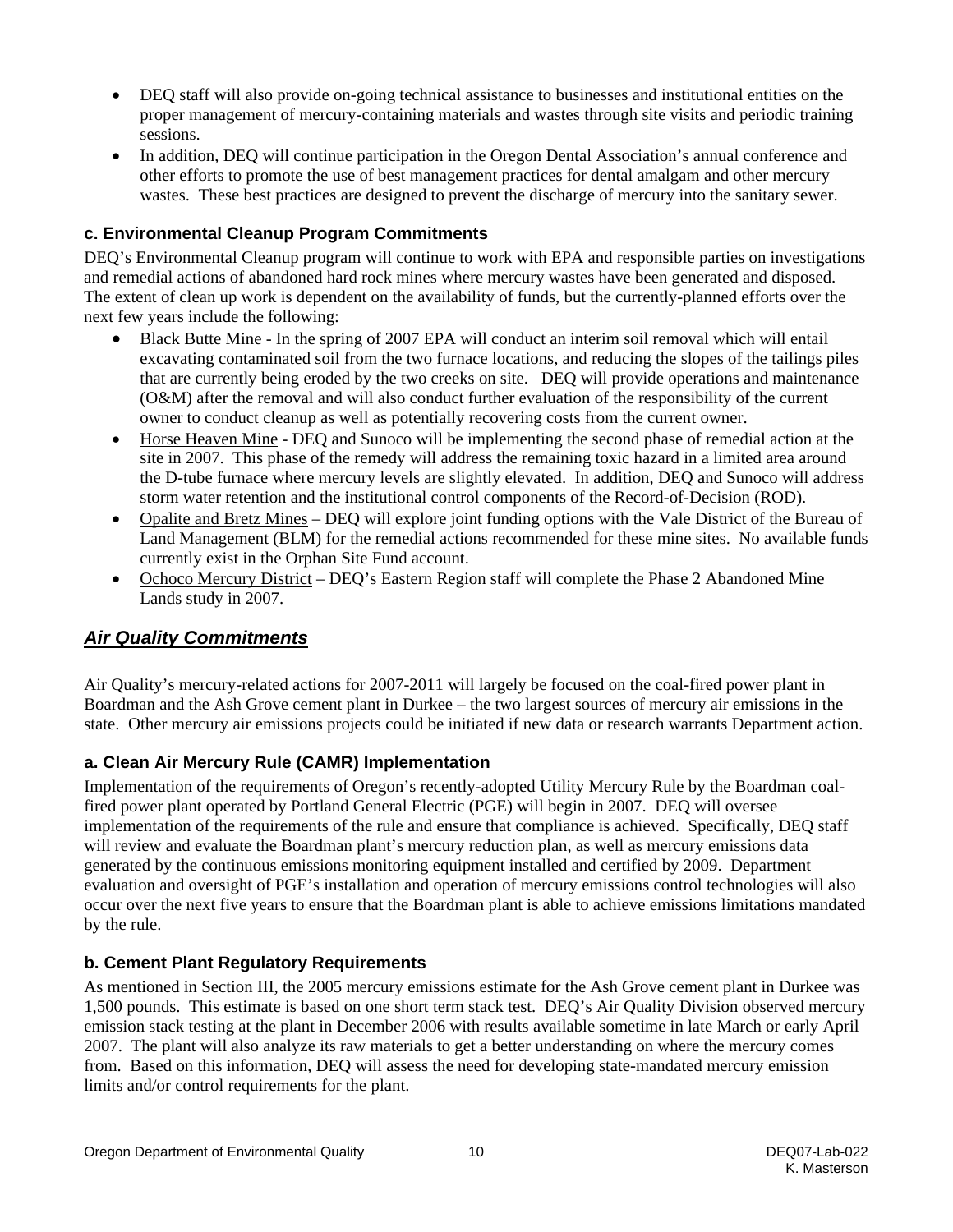#### <span id="page-12-0"></span>**c. Municipal Waste Combustor Rules**

In conformance with new EPA rules, DEQ will modify its air emissions rules for municipal solid waste combustors 2008. The new rules establish more stringent emissions limits for mercury and other air pollutants from these facilities.

### *Agency-Wide Mercury Commitments*

DEQ is an active participant in the **Quicksilver Caucus**, a multi-state mercury issue work group coordinated by the Environmental Council of the States (ECOS). Participation in the Quicksilver Caucus has allowed DEQ to have input on national EPA mercury programs and policies, and to help develop multi-state approaches to mercury concerns when appropriate. Developing a unified consensus among several states on mercury issues is generally a more effective strategy than individual states providing input to EPA independently. DEQ plans to continue involvement in the Quicksilver Caucus. In early 2007 the Caucus will complete its 2007-08 Mercury Action Plan, designed to outline the group's recommendations for strengthening states' capacity to reduce and manage mercury in the environment and for implementing EPA's Mercury Roadmap (issued in 2006).

One significant issue that individual states have little control over is whether the mercury waste collected throughout the country continues to be recycled and re-introduced into the global market, or whether the collected mercury is removed from the market and disposed. Currently, no approved land disposal method exists for mercury. However, DEQ is working through the Quicksilver Caucus to advocate for the development of a method for locking up or stabilizing mercury in a form that prevents it from being used in new products, while ensuring that the collected mercury will not be released into the environment in the future. DEQ is also working through the Quicksilver Caucus to reduce the international use of mercury in processes and products where mercury-free substitutes are readily available. Although Oregon, by itself, has little influence over the global market for mercury, working with other states and EPA to develop comprehensive strategies can have a major impact on reducing the amount of mercury that is used and emitted globally, thereby reducing the most significant source of mercury pollution in the state.

# **V. CONCLUSIONS**

## *Summary of Strategy Findings and Actions*

Mercury pollution in Oregon's environment remains a threat to human health and wildlife, as evidenced by elevated levels of the toxic metal detected in fish found in the Willamette Basin and other areas of the state. The majority of mercury pollution contaminating Oregon's lands and waterways is the result of atmospheric deposition from sources outside of the state and from the disruption of natural sediments that contain mercury. Smaller mercury loadings originate from point and nonpoint pollution sources within the state.

DEQ is committed to reducing the amount of mercury entering Oregon's environment from Oregon-based sources, and to removing mercury pollution from the environment where feasible through a variety of strategies. In addition, DEQ will continue to work with other states and EPA to address policies and actions that can reduce mercury pollution coming from other parts of the nation or world.

Monitoring for mercury in the environment is a critical part of a comprehensive mercury strategy to better characterize the sources of mercury in Oregon's environment and to determine if mercury reduction strategies are effective. DEQ's Mercury Strategy involves continued and improved monitoring of mercury in the ambient environment, as well as monitoring of specific point sources of mercury.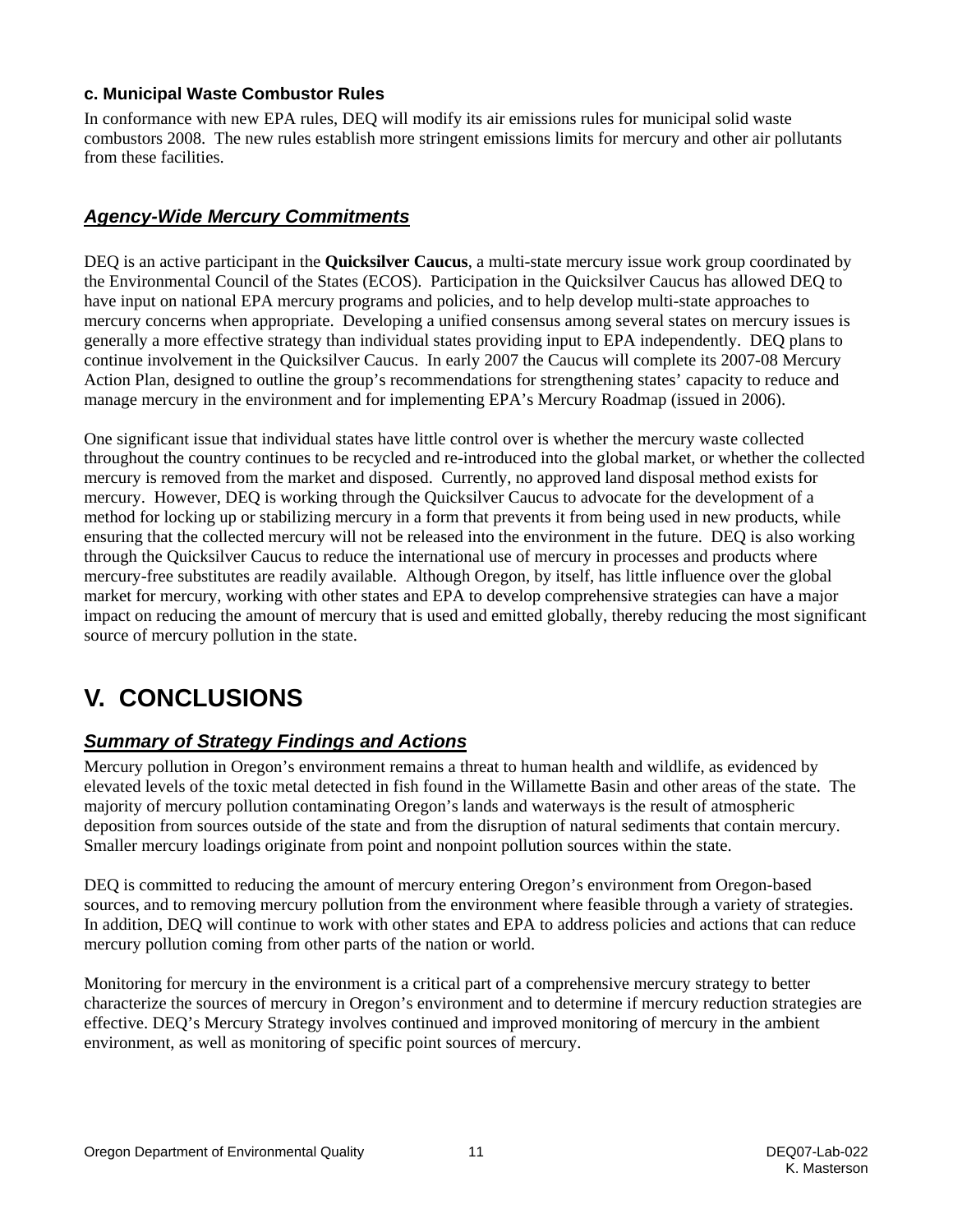# *Measuring Effectiveness*

According to EPA, dietary intake is by far the dominant source of exposure to mercury for the general population, and fish and other seafood products are the main source of exposure of methylmercury in the diet.<sup>[5](#page-13-0)</sup> As a result, the primary performance measure for success of DEQ's Mercury Strategy is the average concentration of methyl mercury in fish tissue in various water basins throughout Oregon. Given that the majority of mercury pollution in Oregon's environment is coming from sources outside of the state, demonstrating reductions in fish tissue concentrations will be a significant challenge. A secondary set of performance measures are the quantities of air, water or land discharges of mercury into the environment from Oregon sources of mercury. Measuring the mercury discharges from the larger Oregon point sources will occur over the next five years.

Although direct measurement of all nonpoint source contributions of mercury is not feasible, a combination of ambient monitoring and modeling can help improve estimates of the loading from such sources. The quantity of mercury waste collected as the result of various DEQ initiatives is an important measure of agency mercury reduction activity and will continue over the next five years. However, without information about the total quantities of mercury products in commerce or mercury waste generated in the state, no conclusions can be made regarding the overall environmental impact reductions from these efforts.

<span id="page-13-0"></span>l Oregon Department of Environmental Quality 12 12 DEQ07-Lab-022 <sup>5</sup> Mercury Update: Impact on Fish Advisories, EPA Office of Water (EPA-823-F-01-011), June 2001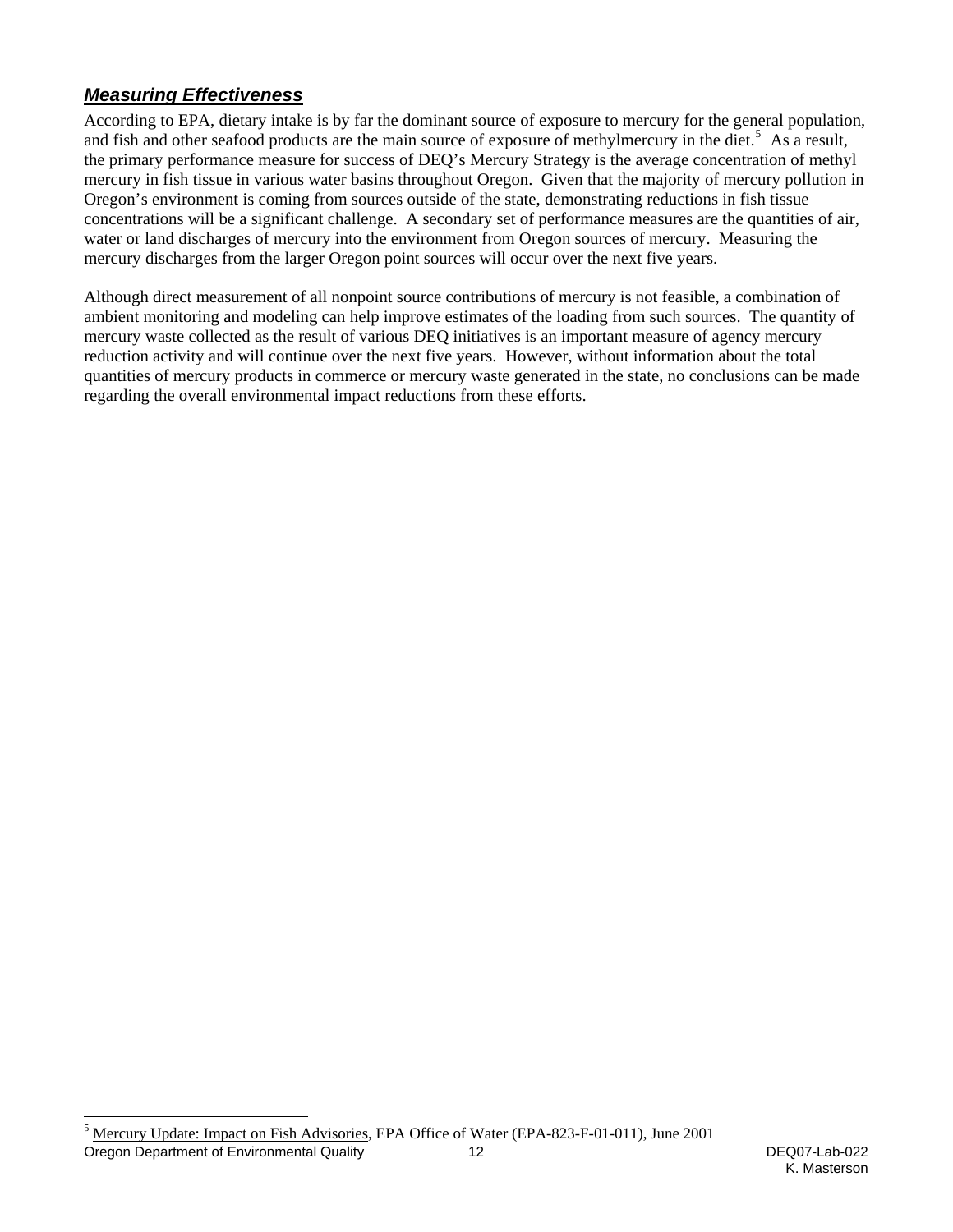# <span id="page-14-0"></span>**APPENDIX A: FUNDING-DEPENDENT MERCURY ACTIONS**

| <b>DEQ PROGRAM AREA</b>              | POTENTIAL ACTION                                                                                                                                                                                                                                                                                                                                                                                                                                                                                                                                                                                                                                                                                                                                                                             |  |  |
|--------------------------------------|----------------------------------------------------------------------------------------------------------------------------------------------------------------------------------------------------------------------------------------------------------------------------------------------------------------------------------------------------------------------------------------------------------------------------------------------------------------------------------------------------------------------------------------------------------------------------------------------------------------------------------------------------------------------------------------------------------------------------------------------------------------------------------------------|--|--|
| <b>Water Quality</b>                 | The 2007 DEQ legislative budget proposal will include<br>$\bullet$<br>establishing a comprehensive water quality toxics<br>monitoring program that would begin in the Willamette<br>basin and would be sequenced around the state over time.<br>The program would be designed to identify toxic<br>pollutants that are the greatest threat to human health and<br>the environment through an assessment of existing data,<br>land uses and pollution sources. DEQ would then<br>evaluate the monitoring results to determine where the<br>toxic pollutants were coming from and how best to direct<br>resources towards solutions. Mercury is one of many<br>toxics that may or may not be included in the monitoring                                                                        |  |  |
|                                      | plan for a particular water basin, depending on the results<br>of DEQ's initial assessment.<br>DEQ is coordinating with EPA, Washington State<br>$\bullet$<br>Department of Ecology, and other regional partners in<br>developing a plan for monitoring toxics in the middle<br>segment of the Columbia River within the next few<br>years. Mercury will likely be one of a limited number of<br>high priority toxics that will be included in the monitoring<br>plan. This plan will be included in a proposal submitted to<br>EPA for federal Environmental Monitoring and<br>Assessment Program (EMAP) funds. EPA is expected to<br>issue a request for proposal for these funds during the first<br>half of 2007. At this time, this monitoring plan is<br>dependent on federal funding. |  |  |
|                                      | As part of TMDL development efforts in the Umqua<br>$\bullet$<br>Basin, DEQ is evaluating the need to monitor for mercury<br>in the Basin. The agency may apply for an grant funding<br>to support such monitoring.                                                                                                                                                                                                                                                                                                                                                                                                                                                                                                                                                                          |  |  |
| <b>Air Quality and Water Quality</b> | USGS and DEQ have partnered to install, operate and<br>$\bullet$<br>maintain mercury "wet deposition" monitoring stations<br>in two locations in the Willamette Basin. DEQ used EPA<br>grant funds to support the operation of these stations, but<br>these funds were depleted in 2006 and the operation of the<br>stations was discontinued. DEQ will continue to look for<br>potential funding sources to support getting these stations<br>back on-line.                                                                                                                                                                                                                                                                                                                                 |  |  |
| <b>Land Quality</b>                  | Clean up actions on several abandoned mercury mines,<br>$\bullet$<br>such as the Bonanza mine, have been held up because<br>sufficient funds no longer exist in DEQ's "orphan site"<br>clean up fund. DEQ, in partnership with EPA and other<br>entities, will continue to evaluate alternative funding<br>sources that will allow for completion of these clean up<br>actions.                                                                                                                                                                                                                                                                                                                                                                                                              |  |  |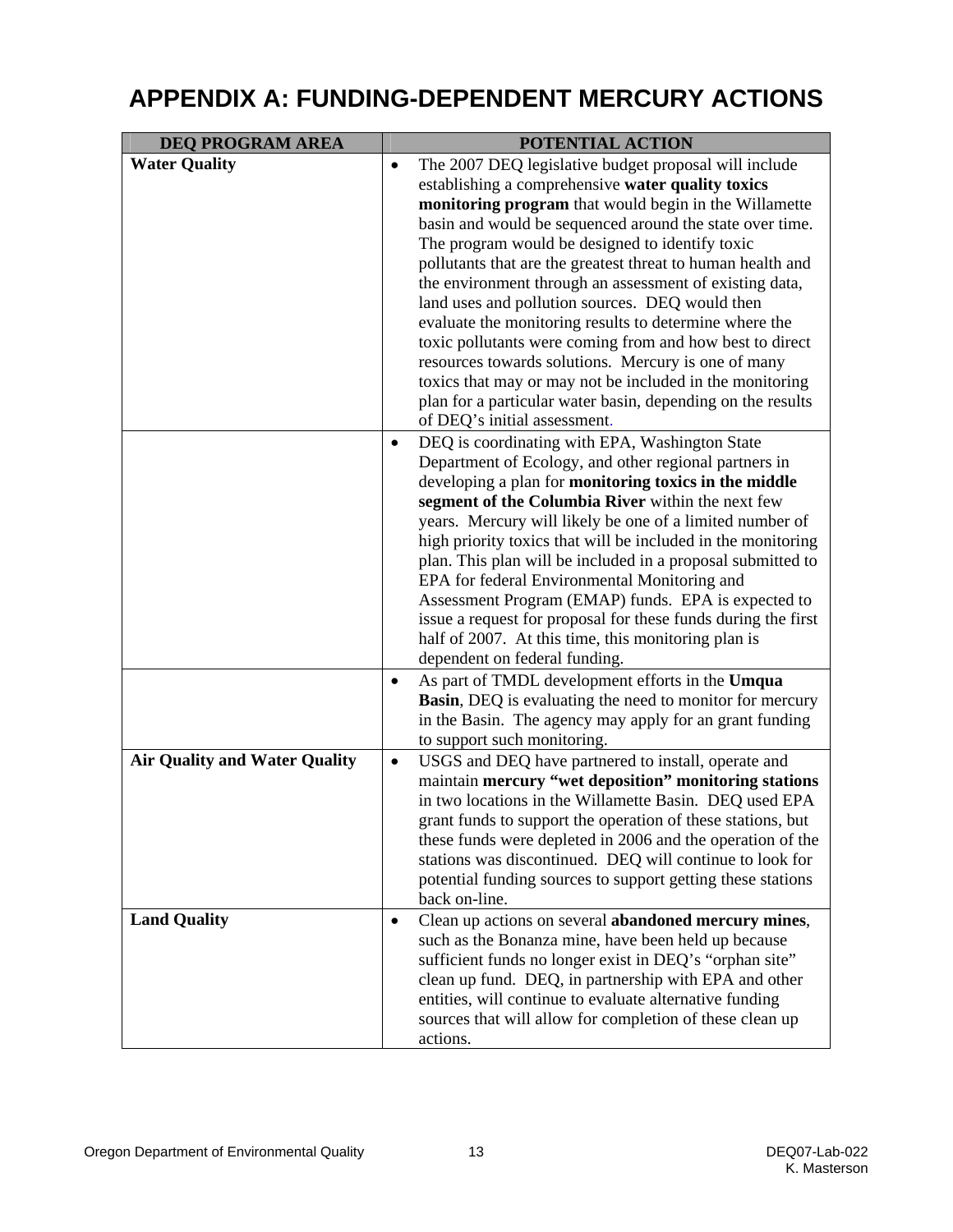# <span id="page-15-0"></span>**APPENDIX B: SOURCES OF MERCURY IN THE WILLAMETTE BASIN**



**Relative Load Contributions for the Mainstem Willamette River by Source Category** 

Source: Department of Environmental Quality, Willamette Basin Total Maximum Daily Load (TMDL)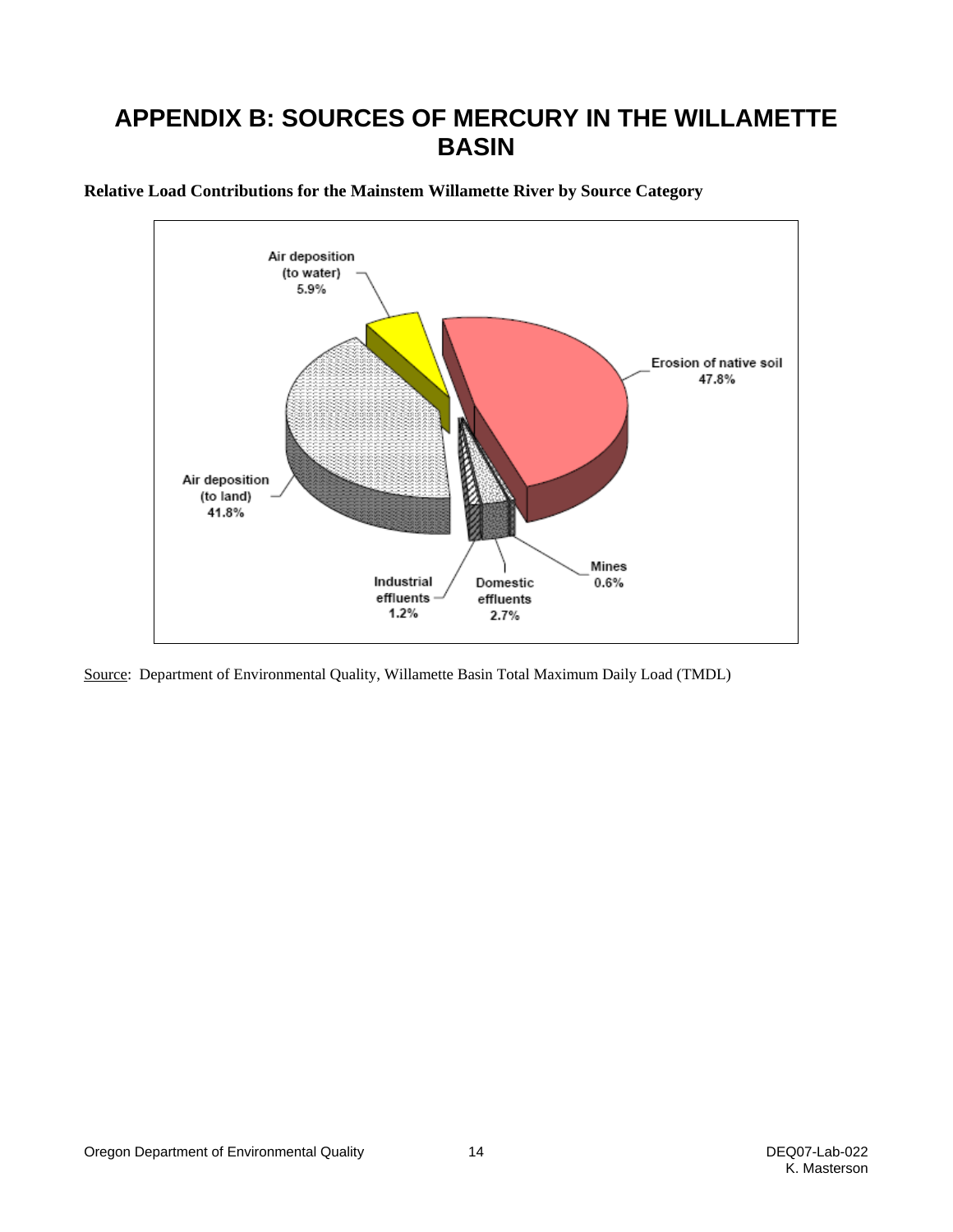# <span id="page-16-0"></span>**APPENDIX C: MERCURY FISH ADVISORIES IN OREGON SURFACE WATERBODIES**

Source: Oregon Department of Human Services, Public Health Division

| <b>WATERBODY</b>                                    | <b>CONTAMINANT &amp; GUIDELINES</b>                                                                                                                                                                                                                                                                                               |  |  |
|-----------------------------------------------------|-----------------------------------------------------------------------------------------------------------------------------------------------------------------------------------------------------------------------------------------------------------------------------------------------------------------------------------|--|--|
| <b>Antelope Reservoir</b><br>(SE Zone)              | Very high mercury levels<br>Women of childbearing age, children under 6,<br>and people with liver and kidney damage<br>should avoid eating fish from these waters.<br>Healthy adults should eat no more than one 8-<br>ounce meal per month.<br>Sport-fishing & methylmercury.                                                    |  |  |
| <b>Cooper Creek Reservoir</b><br>(Willamette Zone)  | <b>High mercury levels</b><br>Children under 6 should eat no more than one<br>4-ounce meal every two months.<br>Women of childbearing age should eat no more<br>$\bullet$<br>than one 8-ounce meal every month.<br>Healthy adults should eat no more than one 8-<br>ounce meal every two weeks.<br>Sport-fishing & methylmercury. |  |  |
| <b>Cottage Grove Reservoir</b><br>(Willamette Zone) | Very high mercury levels<br>Women of childbearing age, children under 6,<br>and people with liver and kidney damage<br>should avoid eating fish from these waters.<br>Healthy adults should eat no more than one 8-<br>ounce meal per month.<br>Sport-fishing & methylmercury.                                                    |  |  |
| Dorena Reservoir<br>(Willamette Zone)               | <b>High mercury levels</b><br>Children under 6 should eat no more than one<br>4-ounce meal every two months.<br>Women of childbearing age should eat no more<br>than one 8-ounce meal every month.<br>Healthy adults should eat no more than one 8-<br>$\bullet$<br>ounce meal every two weeks.<br>Sport-fishing & methylmercury. |  |  |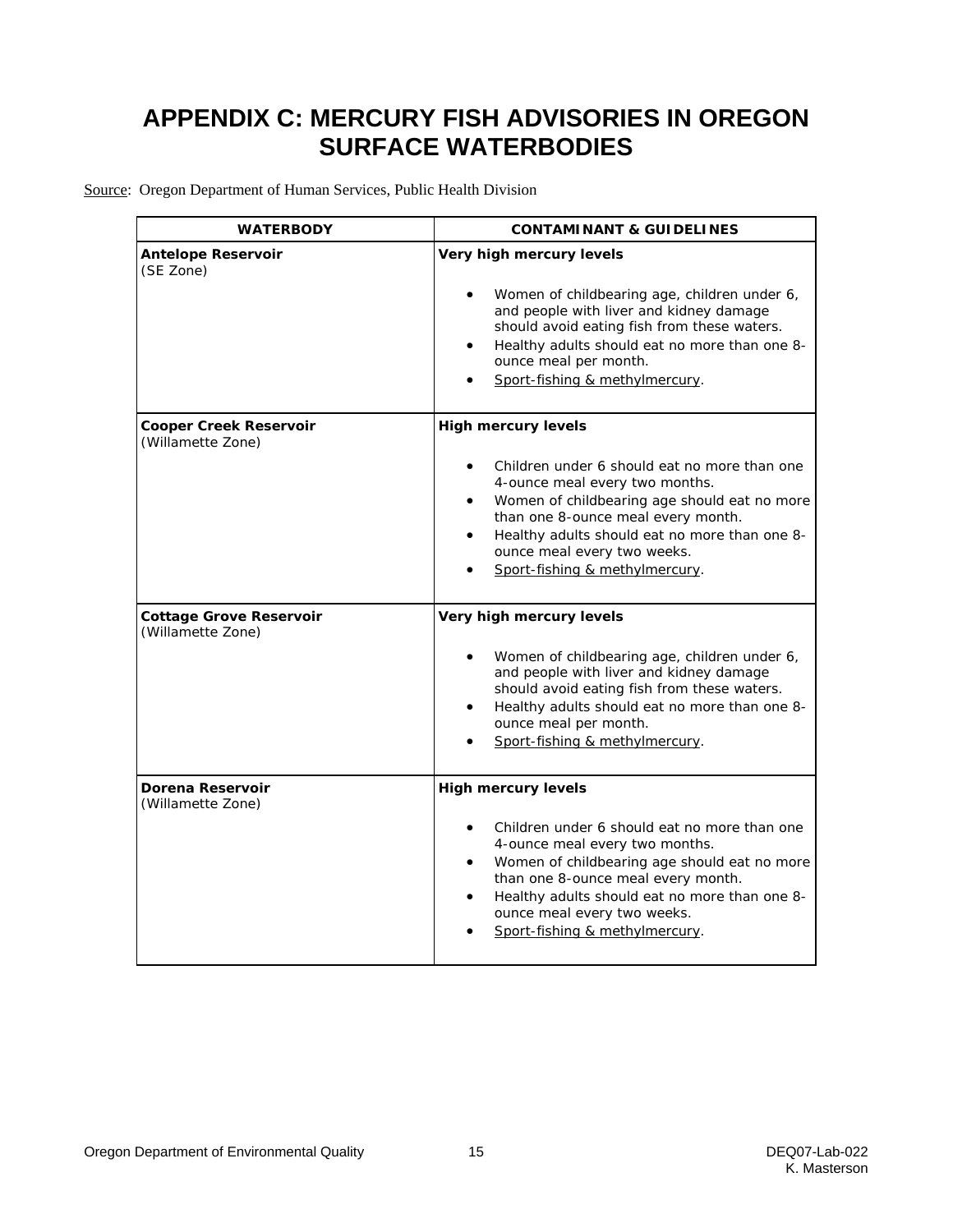| <b>WATERBODY</b>                                                    | <b>CONTAMINANT &amp; GUIDELINES</b>                                                                                                                                                                                                                                                                                                         |  |  |
|---------------------------------------------------------------------|---------------------------------------------------------------------------------------------------------------------------------------------------------------------------------------------------------------------------------------------------------------------------------------------------------------------------------------------|--|--|
| East Lake<br>(Central Zone)<br>Do not eat brown trout 16" or larger | <b>High mercury levels</b><br>Children under 6 should eat no more than one<br>$\bullet$<br>4-ounce meal every two months.<br>Women of childbearing age should eat no more<br>٠<br>than one 8-ounce meal every month.<br>Healthy adults should eat no more than one 8-<br>٠<br>ounce meal every two weeks.<br>Sport-fishing & methylmercury. |  |  |
| <b>Emigrant Lake</b><br>(SW Zone)                                   | Very high mercury levels<br>Women of childbearing age, children under 6,<br>$\bullet$<br>and people with liver and kidney damage<br>should avoid eating fish from these waters.<br>Healthy adults should eat no more than one 8-<br>$\bullet$<br>ounce meal per month.<br>Sport-fishing & methylmercury.                                    |  |  |
| <b>Galesville Reservoir</b><br>(SW Zone)                            | <b>High mercury levels</b><br>Children under 6 should eat no more than one<br>4-ounce meal every two months.<br>Women of childbearing age should eat no more<br>٠<br>than one 8-ounce meal every month.<br>Healthy adults should eat no more than one 8-<br>$\bullet$<br>ounce meal every two weeks.<br>Sport-fishing & methylmercury.      |  |  |
| <b>Jordan Creek</b><br>(SE Zone)                                    | Very high mercury levels<br>Women of childbearing age, children under 6,<br>and people with liver and kidney damage<br>should avoid eating fish from these waters.<br>Healthy adults should eat no more than one 8-<br>ounce meal per month.<br>Sport-fishing & methylmercury.                                                              |  |  |
| <b>Owhyee Reservoir</b><br>(SE Zone)                                | Very high mercury levels<br>Women of childbearing age, children under 6,<br>٠<br>and people with liver and kidney damage<br>should avoid eating fish from these waters.<br>Healthy adults should eat no more than one 8-<br>ounce meal per month.<br>Sport-fishing & methylmercury.                                                         |  |  |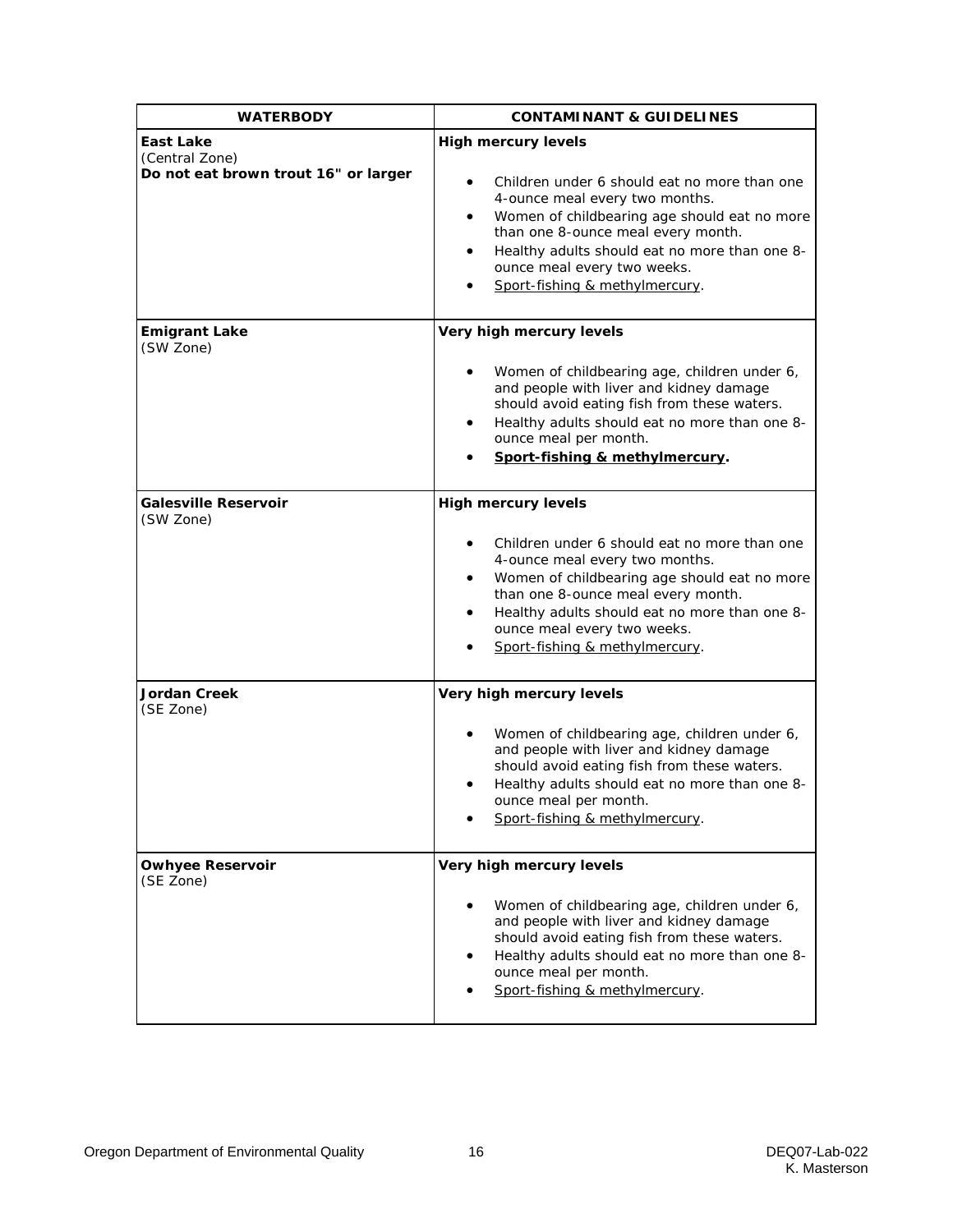| <b>WATERBODY</b>                                                                | <b>CONTAMINANT &amp; GUIDELINES</b>                                                                                                                                                                                                                                                                                               |  |  |
|---------------------------------------------------------------------------------|-----------------------------------------------------------------------------------------------------------------------------------------------------------------------------------------------------------------------------------------------------------------------------------------------------------------------------------|--|--|
| Owhyee River upstream of the<br>reservoir to Three Forks<br>(SE Zone)           | <b>High mercury levels</b><br>Children under 6 should eat no more than one<br>4-ounce meal every two months.<br>Women of childbearing age should eat no more<br>$\bullet$<br>than one 8-ounce meal every month.<br>Healthy adults should eat no more than one 8-<br>ounce meal every two weeks.<br>Sport-fishing & methylmercury. |  |  |
| <b>Plat I Reservoir</b><br>(SW Zone)                                            | Moderate mercury levels                                                                                                                                                                                                                                                                                                           |  |  |
|                                                                                 | Children under 6 should eat no more than one<br>4-ounce meal every month.<br>Women of childbearing age should eat no more<br>than one 8-ounce meal every two weeks.<br>Healthy adults should eat no more than one 8-<br>ounce meal every week.<br>Sport-fishing & methylmercury.                                                  |  |  |
| Snake River, including Brownlee<br><b>Reservoir</b>                             | Moderate mercury levels                                                                                                                                                                                                                                                                                                           |  |  |
| (Snake River Zone)                                                              | Children under 6 should eat no more than one<br>4-ounce meal every month.<br>Women of childbearing age should eat no more<br>than one 8-ounce meal every two weeks.<br>Healthy adults should eat no more than one 8-<br>ounce meal every week.<br>Sport-fishing & methylmercury.                                                  |  |  |
| <b>Willamette River and Coast Fork</b><br>Willamette to Cottage Grove Reservoir | High mercury levels & PCB levels                                                                                                                                                                                                                                                                                                  |  |  |
|                                                                                 | Children under 6 should eat no more than one<br>4-ounce meal every two months.<br>Women of childbearing age should eat no more<br>than one 8-ounce meal every month.<br>Healthy adults should eat no more than one 8-<br>$\bullet$<br>ounce meal every two weeks.<br>Sport-fishing & methylmercury.                               |  |  |